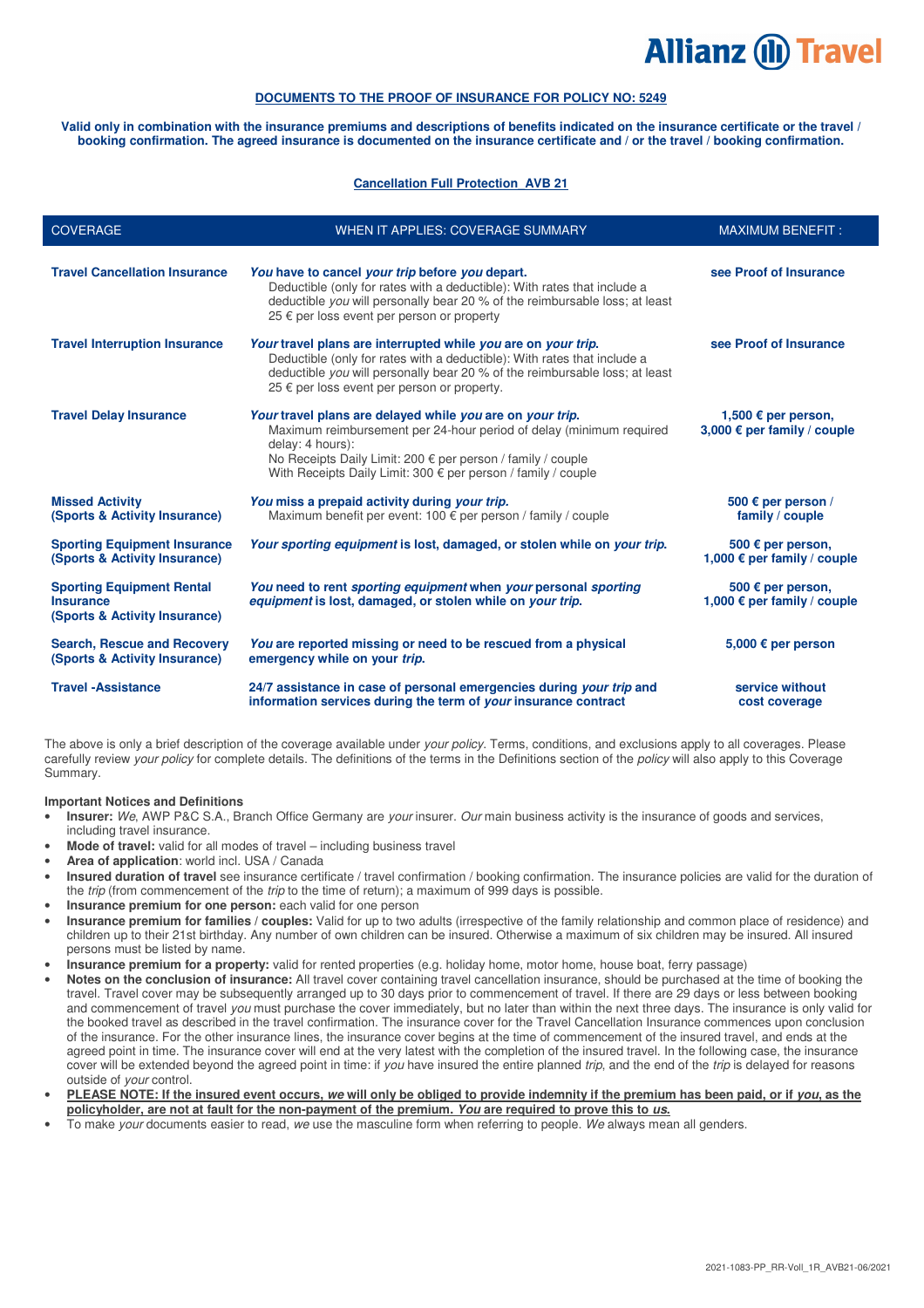#### **OUR PROMISE TO YOU**

# **Questions about your insurance benefits**

Our Service Team is ready to provide you with the information you need: Mon. – Fri. 8:30 am – 7:00 pm, Sat. 9:00 am – 2:00 pm

#### **Telephone: +49.89.6 24 24-460 Fax: +49.89.6 24 24-244 Email: service-reise@allianz.com**

#### **Cancellation advice**

**Cancellation advice** is included in your insurance policy. Should you become ill, experienced medical personnel will advise you whether you need to cancel immediately, or whether you can still wait and see. We will assume the risk of any higher cancellation costs incurred.

#### **Telephone: +49.89.6 24 24-245**

**Email: medizin@allianz.com** 

#### **Assistance in an emergency**

**In the case of an emergency**, we are there to assist you. Our **24-hour Emergency Service** will provide you with fast, expert assistance around the clock, anywhere in the world!

#### **Please have the following information ready:**

- the exact address and telephone number of your current whereabouts
- the names of the persons with whom you are in contact (e.g. your doctor, the hospital, the police)
- an exact description of the situation
- all other necessary information (e.g. start and / or end of travel, the tour operator and the insurance certificate number)

#### **Telephone: +49.89.6 24 24-245**

**Email: notfall-reise@allianz.com** 

#### **Registering a claim**

Quite simply and quickly online at **www.allianz-reiseversicherung.de/versicherungsfall** or via letter to AWP P&C S.A., Schadenabteilung, Bahnhofstraße 16, D – 85609 Aschheim (near Munich)

#### **Quick answers via chat bot**

Our chat bot can also help you with many concerns and questions. You can reach it around the clock at **www.allianz-reiseversicherung.de**

#### **COMPLAINTS, APPLICABLE LAW, CONTRACTUAL LANGUAGE, AND WITHDRAWAL**

#### **How you can lodge a complaint**

It is our aim to offer you first-class services. Engaging with your concerns is equally important to us. If, at any time, you are not completely satisfied with *our* products or *our* service, please do not hesitate to inform us.

You can use any means of communication to inform us of your complaints concerning contractual or claims-related issues:

by telephone: +49.89.6 24 24-460

by email: beschwerde-reise@allianz.com

by letter addressed to AWP P&C S.A., Beschwerdemanagement, Bahnhofstraße 16, D – 85609 Aschheim (near Munich)

Further details about our complaints handling process is available at www.allianz-reiseversicherung.de/beschwerde

You can also contact the insurance ombudsman with your complaint regarding all insurance policies (with the exception of travel health insurance): Versicherungsombudsmann e. V., post office box 08 06 32, D – 10006 Berlin

Telephone: 0800.3 69 60 00, Fax 0800.3 69 90 00

Email: beschwerde@versicherungsombudsmann.de

You can find further information at: www.versicherungsombudsmann.de

For complaints about any insurance line, you can also contact the competent supervisory authority: Bundesanstalt für Finanzdienstleistungsaufsicht / German Federal Financial Supervisory Authority (BaFin), Graurheindorfer Straße 108, D – 53117 Bonn (www.bafin.de).

Please note that this does not affect your right to take legal action.

#### **Applicable law**

The contractual relationship, including our pre-contractual relationship, is subject to German law, unless this is precluded by international law. Lawsuits arising from the insurance agreement may be raised by the policyholder and the insured person before the court which holds jurisdiction over the location in which the company or its branch office has its registered address. If the policyholder or the insured person is a natural person, lawsuits may also be raised before the court which holds jurisdiction over the location in which the policyholder or the insured person is domiciled at the time the action is filed or, if he / she has no domicile, over the location in which he / she has his/her habitual residence.

#### **Contractual Language**

We will conduct our correspondence with you in German. As an offer, we provide some of our documents and website information in English. However, these are for information purposes only, the respective German version remains legally binding.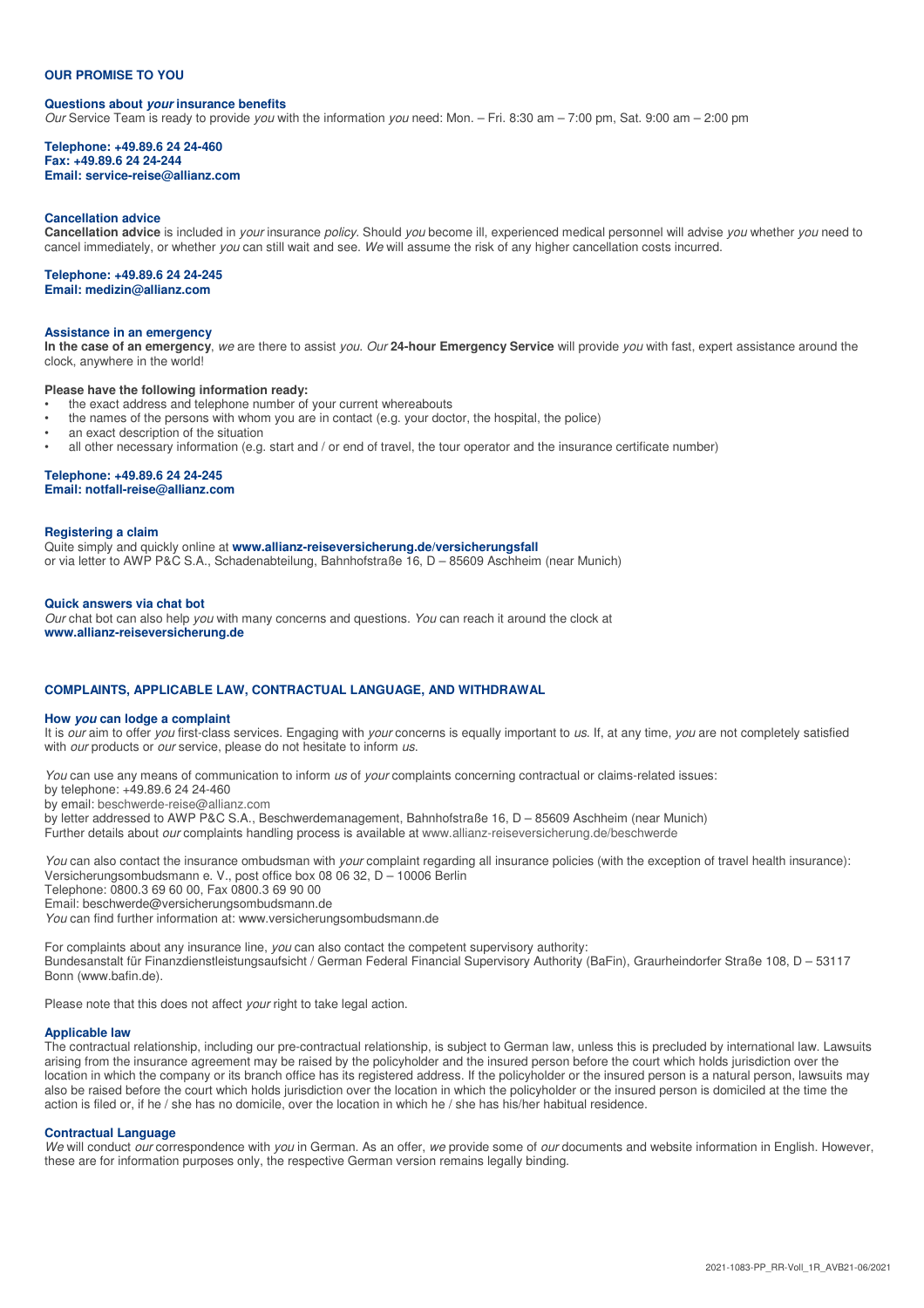#### **Instruction Regarding Revocation**

#### **Part 1: Right of Revocation for Contracts With a Term of One Month Or More, Consequences of Revocation and Special Notices**

#### **Right of Revocation**

You may revoke this contractual agreement within 14 days in text form (e.g. letter, fax, email) without having to state any reason. The revocation period shall begin at such time as you receive the following documents in text form:

the insurance policy.

- the terms of contract, including the general terms and conditions of insurance, these in turn including the tariff regulations,
- this Instruction Regarding Revocation,
- the Insurance Product Information Document,
- and the further information listed hereafter in part 2.

Timely dispatch of the revocation shall suffice for compliance with the time limit. The revocation notice should be addressed to:

AWP P&C S.A., Branch Office Germany

Bahnhofstraße 16

D – 85609 Aschheim (near Munich) Fax +49.89.6 24 24-244

Email: service-reise@allianz.com

#### **Legal consequences of revocation**

If you have effectively exercised your right of revocation, the insurance cover shall end. In this case the following applies: If you agreed that the insurance cover commences prior to the end of the revocation period, we shall reimburse you for that part of the insurance premiums attributable to the time after your revocation notice was received. We will be entitled to retain the portion of the premium which corresponds to the period of time up to the receipt of the revocation notice. It will be calculated on a pro rata basis per day, based on the amount of the insurance premium shown in the insurance policy for the entire insured period. The duty to reimburse shall be fulfilled without undue delay, at the latest 30 days after receipt of the revocation. If the insurance cover did not commence prior to the end of the revocation period, the effect of a revocation notice will be that any benefits received must be reimbursed and any advantage derived therefrom (e.g. interest) must be handed over.

#### **Special Notices**

Your right of revocation shall cease to apply if the contract has been wholly fulfilled by both sides at your explicit request before you have exercised your right of revocation.

## **Part 2: List of further information required for the commencement of the time limit.**

With regard to the "further information" mentioned in part 1 sentence 2, the information obligations are listed in detail below: We must provide you with the following information:

- 1. Our identity and that of the branch, if any, through which the contract is to be concluded. Furthermore, the commercial register with which the legal entity is registered and the corresponding register number have to be specified.
- 2. Our address for service and any other address relevant to the business relationship between us and you. In the case of legal persons, associations of persons or groups of persons, the name of a person authorised to represent them must also be stated. If this communication is made by means of the transmission of the contractual provisions, including the general terms and conditions of insurance, the information must be in a prominent and clearly designed form.
- 3. Our main business activity
- 4. The essential characteristics of the insurance benefit, in particular information on the type, scope and due date of *our* benefit
- 5. The total price of the insurance, including taxes, and other price components. If the insurance relationship is to comprise several independent insurance contracts, the insurance premiums must be quoted separately. If an exact price cannot be stated, we must provide information on the basis of the calculation of the premium to enable you to verify the price.
- 6. Details regarding payment and performance, in particular as to the payment of the insurance premium
- 7. Details of how the contract will come into existence, in particular the commencement date of the insurance and the insurance cover, as well as the duration of the period during which you, as the applicant, are to be bound by the application
- 8. The existence or non-existence of a right of revocation as well as the conditions, details of the exercise, in particular the name and address of the person to whom the revocation is to be declared, and the legal consequences of the revocation, including information on the amount you may have to pay in the event of revocation. If this communication is made by means of the transmission of the contractual provisions, including the general terms and conditions of insurance, the information must be in a prominent and clearly designed form.
- 9. Information on the duration of the contract
- 10. Information on the termination of the contract, in particular on the contractual termination conditions. If this communication is made by means of the transmission of the contractual provisions, including the general terms and conditions of insurance, the information must be in a prominent and clearly designed form.
- 11. The Member States of the European Union whose law we use as a basis for establishing relations with you prior to the conclusion of the insurance contract
- 12. The law applicable to the contract, a contractual clause on the law applicable to the contract or on the court of competent jurisdiction
- 13. The languages in which the terms and conditions of the contract and the preliminary information listed in this Part 2 will be communicated and the languages in which, with your consent, we will communicate with you during the term of this contract
- 14. A possible access for you to an out-of-court complaint and redress procedure and, where applicable, the conditions for such access. It shall be expressly stated that this does not affect the possibility for you to take legal action.
- 15. The name and address of the competent supervisory authority and the possibility of lodging a complaint with this supervisory authority

End of Instruction Regarding Revocation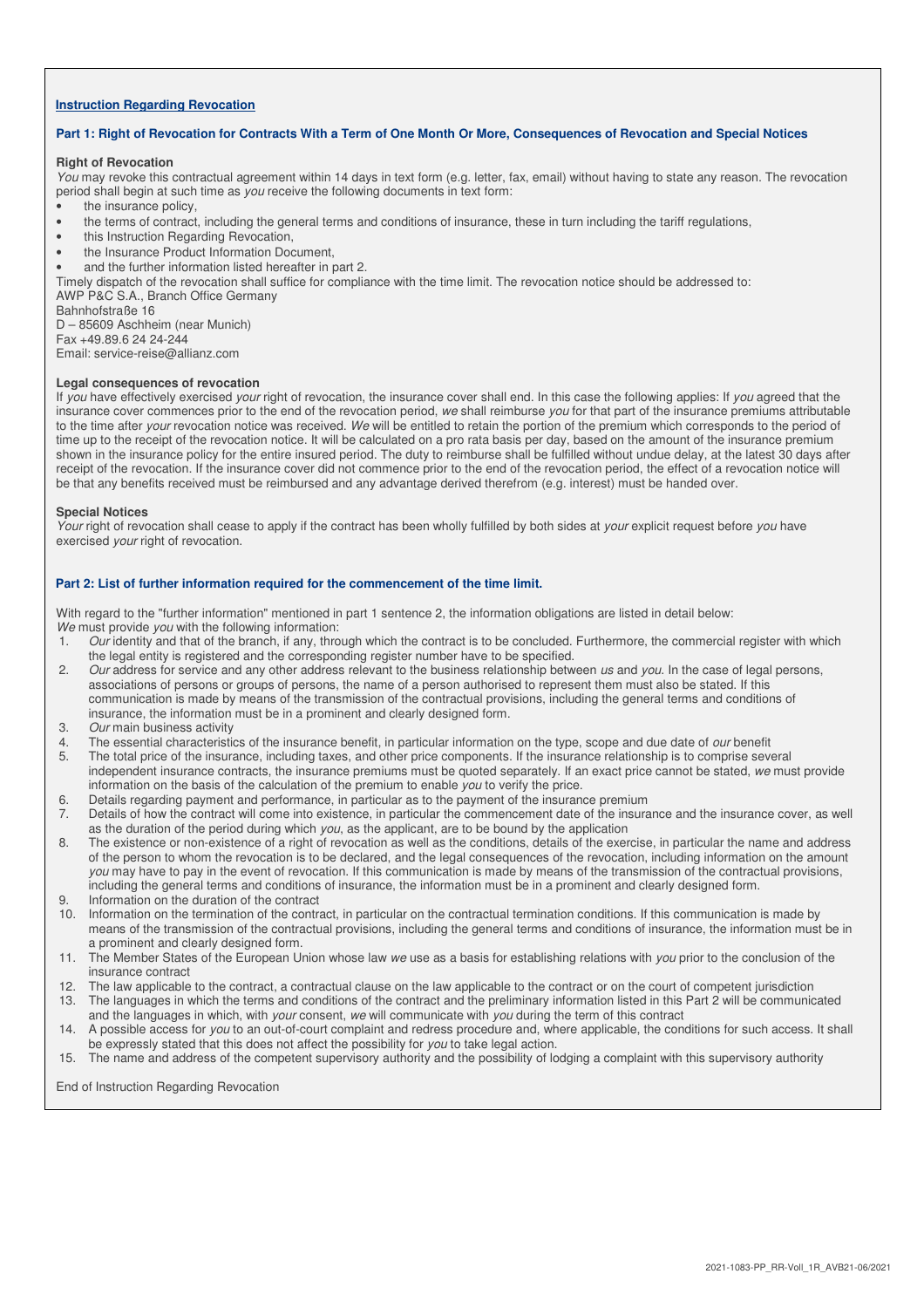## **DATA PROTECTION POLICY**

**In accordance with Art. 13 and 14 of the General Data Protection Regulation (GDPR), we are informing you about how your personal data is processed by AWP P&C S.A., Niederlassung für Deutschland (Germany Branch), and about the rights to which you are entitled under data protection law. Please make all co-insured individuals (e. g. your spouse) aware of this policy.** 

#### **I Who is responsible for processing your personal data?**

Responsibility for processing your personal data rests with

AWP P&C S.A., Niederlassung für Deutschland Bahnhofstraße 16 D - 85609 Aschheim (near Munich).

The Data Protection Officer can be contacted by standard mail at the aforementioned address, using the suffix "Data Protection Officer", or by email at datenschutz-azpde@allianz.com

#### **II For what purpose is your data processed, and on what legal basis does this take place?**

#### **1. What applies to all categories of personal data?**

We process your personal data in compliance with the EU General Data Protection Regulation (GDPR), the German Federal Data Protection Act (BDSG), the provisions of the German Insurance Contract Act (VVG) relevant to data protection law, as well as all other applicable laws.

When you apply for insurance cover, we will require the information provided by you at this point in order to arrange the contract and to estimate the risk assumed by us. If the insurance contract comes into being, we will process this data for the implementation of the contractual relationship, such as for invoicing purposes. We require information about loss or damage in order to be able to assess whether an insured event has occurred and determine the extent of this loss or damage.

#### It is not possible to arrange and implement the insurance contract without processing *your* personal data.

Art. 6 (1) b) GDPR constitutes the legal basis for the processing of personal data for pre-contractual and contractual purposes.

Alongside that, Art. 6 (1) a) and c) – f) GDPR contain other legally defined situations in which we are entitled to process personal data.

We will process your data in order to fulfil a legal obligation in accordance with Art. 6 (1) c) GDPR, such as to review claims for settlement, if another insurer seeks recourse from us due to the existence of multiple insurance policies.

We will also process your data in order to uphold our legitimate interests or the legitimate interests of others, Art. 6 (1) f) GDPR. This may be the case particularly:

- for ensuring IT security and IT operations
- for marketing our own insurance products, and for conducting marketing surveys and opinion polls
- for the prevention and investigation of criminal activities (in particular, we employ data analyses to detect possible indications of insurance fraud).

As a rule, we only process that data that we have received directly from you. In certain cases we may also receive such data from other sources (such as if another insurer seeks recourse from us due to the existence of multiple insurance policies).

We also process *your* personal data in order to fulfil other statutory obligations, such as regulatory requirements, as well as data retention obligations imposed by commercial and tax law. In these cases, the legal basis of the data processing is provided by the relevant statutory regulations in conjunction with Art. 6 (1) c) GDPR.

We may also process your data in accordance with Art. 6 (1) d) GDPR in order to protect your vital interests, or if you have consented to the data processing, Art. 6 (1) a) GDPR.

If we wish to process your data for any purpose other than those specified above, we will notify you in advance within the frame-work of the statutory regulations.

#### **2. What applies to special categories of personal data, especially health data?**

There are special safeguards on the processing of special categories of personal data, of which health data is one. As a rule, processing is permitted only if you have consented to the processing in accordance with Art. 9 (2) a) GDPR, or if this is a case of one of the other situations defined by law, Art.  $9(2) b$ ) – j) GDPR.

#### **a) Processing of your special categories of personal data**

In many cases, in order to review the benefit entitlement, we require personal data belonging to a special category (sensitive data). This includes health data, for example. If, in connection with a specific insured event, you provide us with such data together with a request to review and process the claim, you are explicitly permitting us to process your sensitive data necessary in order to process the insured event. We will again remind you specifically of this fact in the claim form.

You may withdraw your consent at any time, with future effect. However, we explicitly inform you that it may in that case no longer be possible to review our indemnity obligation in connection with the insured event. If the review of the claim is already concluded, there may be statutory retention obligations that mean the data cannot be erased.

We may also process your sensitive data if this is necessary to protect your vital interests, and if you are physically or legally incapable of giving consent, Art. 9 (2) c) GDPR. This may be the case if you suffer a serious accident while travelling, for example.

In the case of multiple insurance policies, if another insurer seeks recourse from us or if we seek recourse from another insurer, we may process your sensitive data in order to assert and defend the statutory claim for settlement, Art. 9 (2) f) GDPR.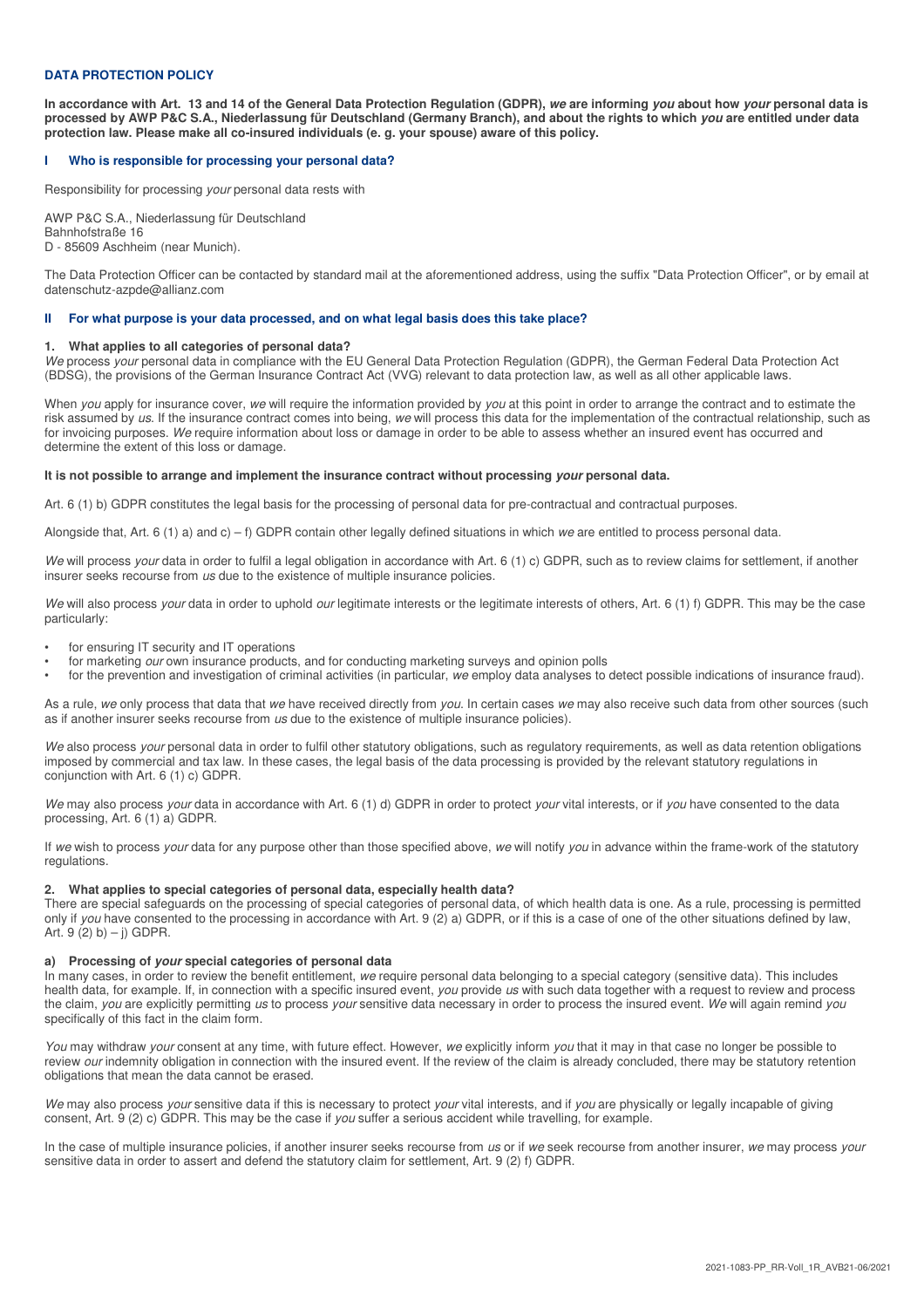#### **b) Requesting health data from third parties for review of the indemnity obligation**

In order to review our indemnity obligation, it may be necessary for us to review information about the state of your health, as provided by you for the substantiation of claims, or which is contained in the documents submitted (e.g. invoices, prescriptions, medical reports) or statements, such as from a doctor or other member of the healthcare profession.

For this purpose, we will require your consent, including a confidentiality waiver covering us and all agencies subject to a duty of confidentiality, and which are required to provide information for review of the indemnity obligation.

We will notify you in each specific case about what persons or institutions require information for what purpose. You may then decide in each case whether you consent to us collecting and using your health information, and whether to release the named persons or institutions and their employees from their duty of non-disclosure, and if you agree to the communication of your health data to us, or if you want to personally provide the necessary documentation.

# **III To what recipients will we communicate your data?**

Recipients of your personal data may include: selected external service providers (e.g. assistance service providers, benefit processors, transport service providers, technical service providers, etc.), other insurers (e.g. in the case of multiple insurance coverage).

We also insure some of the risks that we cover with specialist insurance companies (re-insurers). To this end, it may be necessary to send your contract and, where relevant, your claims information to a re-insurer, to enable it to form its own opinion of the risk or the insured event.

If you join a group insurance contract as an insured person, (e.g. when acquiring a credit card), we may disclose your personal data to the policyholder (a bank for example), if it has a legitimate interest in knowing this information.

In addition, we may also communicate your personal data to other recipients, such as public authorities for the fulfilment of statutory duties of notification (e.g. finance authorities or criminal investigation agencies).

The forwarding of data is a form of data processing, and is likewise performed within the framework of the principles set out in Art. 6 (1) and Art. 9 (2) GDPR.

#### **IV How long will we retain your data?**

We will retain your data for the period during which claims may be made against our company (statutory limitation period of 3 to 30 years). We will also retain your data if we are under a legal obligation to do so, e.g. according to the provisions of the German Commercial Code, the German Fiscal Code or the German Money Laundering Act. The relevant retention periods range up to ten years.

## **V Where will your data be processed?**

If we should transfer your data to service providers located outside of the European Economic Area (EEA), the transfer within the Allianz Group will be performed on the basis of "Binding Corporate Rules", which have been approved by the data protection authorities. These form part of the "Allianz Privacy Standard". These Corporate Rules are binding on all companies within the Allianz Group, and they ensure an appropriate level of protection for personal data. The "Allianz Privacy Standard" and the list of Allianz Group companies bound by this standard, can be viewed here: https://www.allianz-partners.com/allianz-partners---binding-corporate-rules-.html.

In those cases in which the "Allianz Privacy Standard" does not apply, the transfer of data to third countries will take place in accordance with Art. 44 – 50 GDPR.

#### **VI What are your rights?**

You have the right to be informed about all of the information retained by us, and to demand that incorrect data be rectified. Under certain conditions, you also have the right to the erasure of data, the right to object to processing, the right to the restriction of processing and the right to data portability.

#### **Right of objection**

**You may object to the processing of your data for direct marketing purposes. If we process your data in order to protect legitimate interests, you may object to this processing for reasons pertaining to your particular situation.** 

If you have any objections concerning the handling of your data, you may contact the aforementioned Data Protection Officer in this connection. You are also entitled to lodge an objection with a data protection supervisory authority.

# **INFORMATION FOR CONTRACTS IN ELECTRONIC COMMERCE**

**If you have purchased your insurance contract electronically (e.g. via an online portal), the following information applies:** 

#### **I Can entries that have been made be changed before the insurance is concluded?**

If you are unsure whether you have entered correct information everywhere, you can check and change your details at any time before concluding the insurance. You can also use the "Back" button to edit previous steps.

#### **II Which technical step leads to the conclusion of the contract?**

We will guide you step by step to the online conclusion. On the page "payment" you will see a summary of your details in the right-hand column. Please check that all data is correct. The insurance policy itself is only arranged when you click on the button "Pay XX,XX EUR". With this you conclude a binding contract with us and the data is transmitted to us.

#### **III Will your contract data and the text of the contract be stored after the conclusion of the contract?**

The contract data you entered and the text of the contract will be stored by us. You will receive the insurance certificate with the essential elements of the contract by email after the insurance has been arranged.

#### **IV Which languages are available?**

This offer is available in German.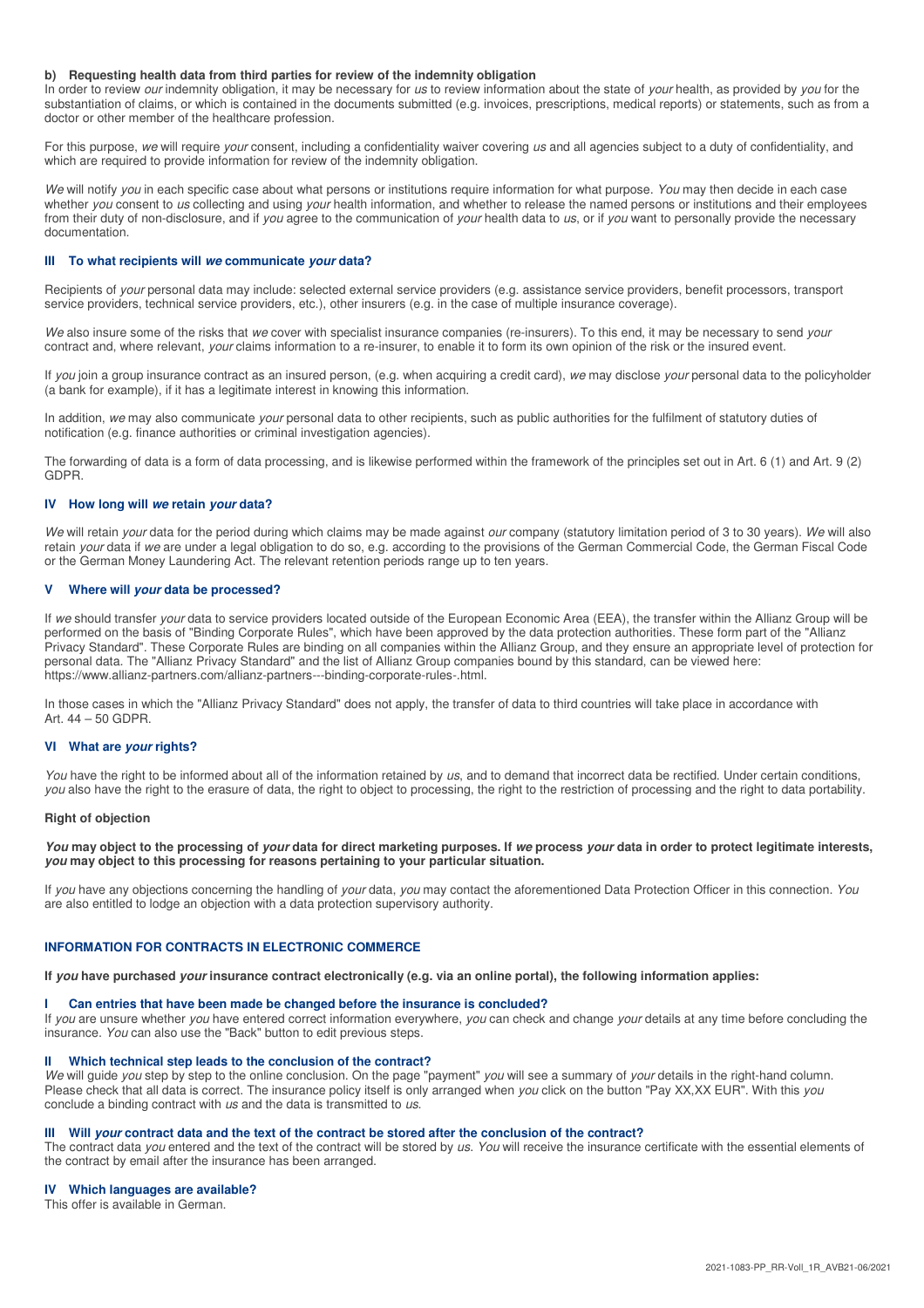### **INSURANCE INFORMATION AND CONDITIONS**

#### **WHO WE ARE**

The contractually agreed insurance benefits are provided by AWP P&C S.A. in accordance with the following insurance conditions. Verbal agreements are invalid. The insurance tax is included in the insurance premiums. Fees are not charged. The insurance premiums and service descriptions documented in the insurance *policy* or in the travel / booking confirmation are decisive for the scope of insurance.

# CEO: Jacob Fuest Registry Court: Munich HRB 4605 USt.-IdNr.: DE 129274528 **AWP P&C S.A. Branch Office Germany Bahnhofstraße 16 D - 85609 Aschheim (near Munich)**

Chairman of the Board: Sirma Boshnakova Location: Saint-Ouen (France) Commercial Register: R.C.S. Bobigny 519 490 080 AWP P&C S.A. Joint Stock Company under French Law

#### **ABOUT THIS POLICY**

This *policy* is *our* contract with *you.* Please read it carefully. *We* have tried to make it simple and easy to understand while also clearly describing the terms and conditions of *your* coverage. If *you* have any questions, *we* are available during our working hours listed in Coverage Summary. Just visit *us* online or give *us* a call using the contact information listed in Coverage Summary. And, if *your* travel arrangements change, please be sure to let *us* know so *we* can make any necessary updates to *your policy* .

This *policy* has been issued based on the information *you* provided at the time of purchase. *We* will provide the insurance described in this *policy* in return for payment of the premium and *your* compliance with all provisions of this *policy* . *You* will also notice that some words are italicized. These words are defined in the Definitions section. Words that are capitalized refer to the document and coverage names found in this *policy.* Headings are provided for convenience only and do not affect *your* coverage in any way.

## **WHAT THIS POLICY INCLUDES AND WHOM IT COVERS**

This travel insurance *policy* covers only the sudden and unexpected specific situations, events, and losses included in this *policy* , and only under the conditions described. Please review this *policy* carefully.

*Your policy* consists of three parts:

- 1. Proof of insurance (e. g. insurance certificate, travel confirmation, booking confirmation)
- 2. Documents of the Proof of Insurance with the Data Protection Policy and the Insurance Information and Conditions
- 3. Insurance Product Information Document / sepa mandate / consultation protocol

## NOTE:

Not every loss is covered, even if it is due to something sudden, unexpected, or out of *your* control. Only those losses meeting the conditions described in this General Provisions document may be covered. Please refer to the General Exclusions section of this document for exclusions applicable to all coverages under *your policy* .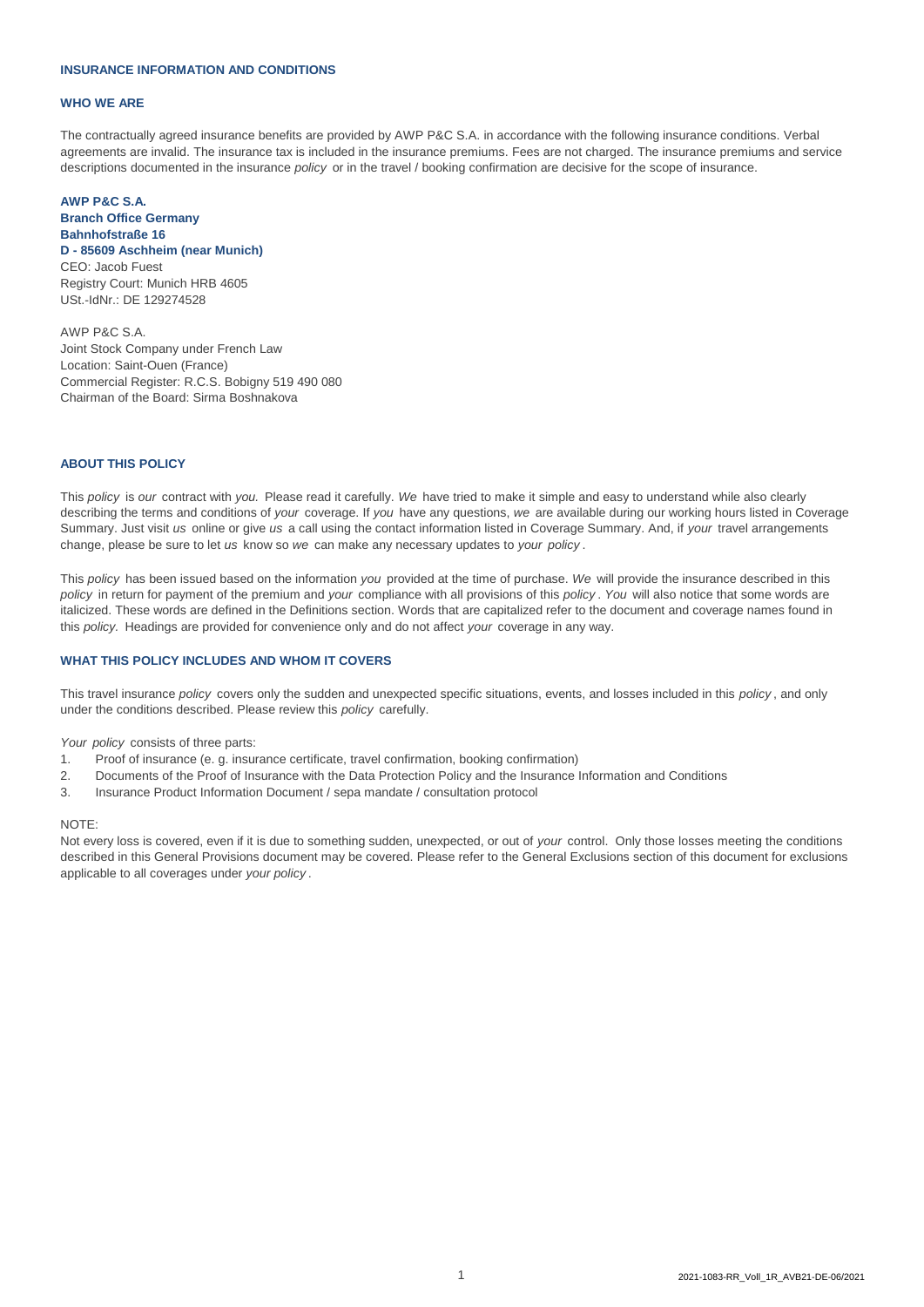# **WHAT'S INSIDE**

| <b>DEFINITIONS</b>                 |                                        |                |
|------------------------------------|----------------------------------------|----------------|
| WHEN YOUR COVERAGE BEGINS AND ENDS |                                        | 5              |
| DESCRIPTION OF COVERAGES           |                                        | 5              |
| Α.                                 | TRAVEL CANCELLATION INSURANCE          | 5              |
| <b>B.</b>                          | <b>TRAVEL INTERRUPTION INSURANCE</b>   | $\overline{7}$ |
| C.                                 | <b>TRAVEL DELAY INSURANCE</b>          | 9              |
| D.                                 | <b>SPORTS &amp; ACTIVITY INSURANCE</b> | 9              |
| E.                                 | <b>TRAVEL ASSISTANCE</b>               | 11             |
| <b>GENERAL EXCLUSIONS</b>          |                                        | 12             |
| <b>CLAIMS INFORMATION</b>          |                                        | 13             |
| <b>GENERAL PROVISIONS</b>          |                                        |                |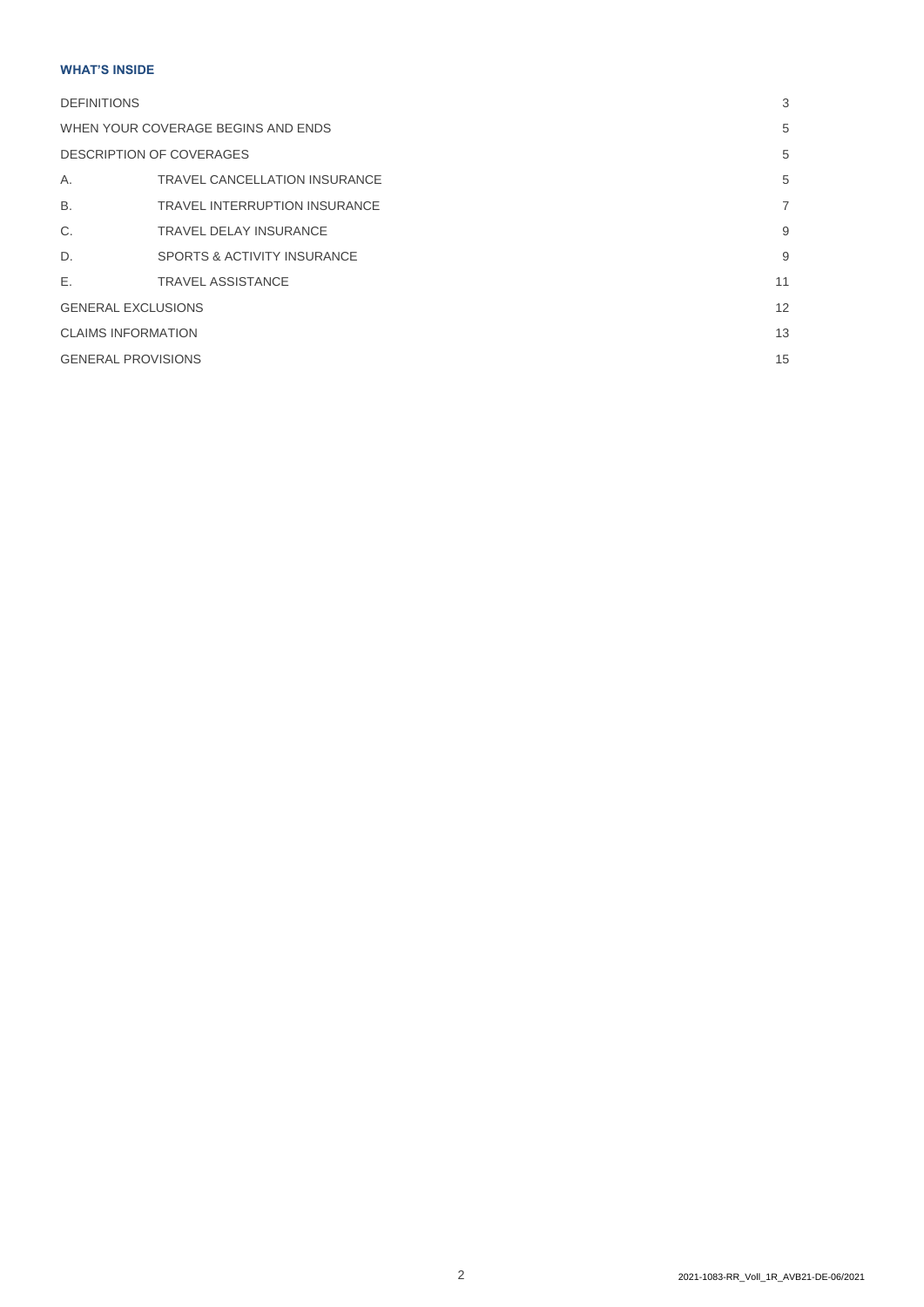# **DEFINITIONS**

|  |  | Throughout this policy, words and any form of the word appearing in italics are defined in this section. |
|--|--|----------------------------------------------------------------------------------------------------------|
|  |  |                                                                                                          |

| A trip abroad is a trip to a country where you do not have a permanent residence or where you did not stay<br>longer than three months per year during the last three years.                                                                                                                                                                                                                                                                                                                                                      |  |  |  |  |
|-----------------------------------------------------------------------------------------------------------------------------------------------------------------------------------------------------------------------------------------------------------------------------------------------------------------------------------------------------------------------------------------------------------------------------------------------------------------------------------------------------------------------------------|--|--|--|--|
| A hotel or any other kind of lodging for which you make a reservation or where you stay and incur an<br>expense.                                                                                                                                                                                                                                                                                                                                                                                                                  |  |  |  |  |
| A mandatory legal proceeding or other meeting required by law to be attended by you as a prospective<br>adoptive parent(s) in order to legally adopt a minor child.                                                                                                                                                                                                                                                                                                                                                               |  |  |  |  |
| An activity utilizing harnesses, ropes, belays, crampons, or ice axes. It does not include supervised climbing<br>on artificial surfaces intended for recreational climbing.                                                                                                                                                                                                                                                                                                                                                      |  |  |  |  |
| A person you currently live with and have lived with for at least 12 consecutive months and who is at least<br>18 years old.                                                                                                                                                                                                                                                                                                                                                                                                      |  |  |  |  |
| Any computer, hardware, software, or communication system or electronic device (including but not limited<br>to smart phone, laptop, tablet, wearable device), server, cloud, microcontroller, or similar system, including<br>any associated input, output, data storage device, networking equipment, or backup facility.                                                                                                                                                                                                       |  |  |  |  |
| The specifically named situations or events for which you are covered under this policy.                                                                                                                                                                                                                                                                                                                                                                                                                                          |  |  |  |  |
| Any loss, damage, liability, claim, cost, or expense of any nature directly or indirectly caused by, contributed<br>to by, resulting from, or arising out of or in connection with, any one or more instances of any of the<br>following:<br>Any unauthorized, malicious, or illegal act, or the threat of such act(s), involving access to, or the<br>1.                                                                                                                                                                         |  |  |  |  |
| processing, use, or operation of, any computer system;<br>2.<br>Any error or omission involving access to, or the processing, use, or operation of any computer                                                                                                                                                                                                                                                                                                                                                                   |  |  |  |  |
| system;<br>3.<br>Any partial or total unavailability or failure to access, process, use, or operate any computer<br>Any loss of use, reduction in functionality, repair, replacement, restoration or reproduction of any<br>4.                                                                                                                                                                                                                                                                                                    |  |  |  |  |
| data, including any amount pertaining to the value of such data.                                                                                                                                                                                                                                                                                                                                                                                                                                                                  |  |  |  |  |
| The originally scheduled date that you have selected to begin travel as shown on your trip itinerary and in                                                                                                                                                                                                                                                                                                                                                                                                                       |  |  |  |  |
| your proof of insurance.                                                                                                                                                                                                                                                                                                                                                                                                                                                                                                          |  |  |  |  |
| Someone who is legally authorized to practice medicine or dentistry and is licensed if required. This cannot<br>be you, a traveling companion, your family member, a traveling companion's family member, or the sick or<br>injured person's family member.                                                                                                                                                                                                                                                                       |  |  |  |  |
| A contagious disease recognized or referred to as an epidemic by a representative of the World Health<br>Organization (WHO) or an official government authority.                                                                                                                                                                                                                                                                                                                                                                  |  |  |  |  |
| Your:<br>1.<br>Spouse (by marriage, common law, domestic partnership, or civil union)<br>2.<br>Cohabitants<br>3.<br>Parents and stepparents<br>Children, stepchildren, foster children, adopted children, or children currently in the adoption<br>4.<br>5.<br>Siblings<br>6.<br>Grandparents and grandchildren<br>The following in-laws: mother, father, son, daughter, brother, sister, and grandparent<br>7.<br>8.<br>Aunts, uncles, nieces, and nephews<br>Legal guardians and wards<br>9.<br>10.<br>Paid, live-in caregivers |  |  |  |  |
| Emergency personnel (such as a police officer, emergency medical technician, or firefighter) who are among<br>those responsible for going immediately to the scene of an accident or emergency to provide aid and relief.                                                                                                                                                                                                                                                                                                         |  |  |  |  |
| An activity that includes, or is intended to include, going above 4,500 meters in elevation, other than as a<br>passenger in a commercial aircraft.                                                                                                                                                                                                                                                                                                                                                                               |  |  |  |  |
| An act that violates law where it is committed.                                                                                                                                                                                                                                                                                                                                                                                                                                                                                   |  |  |  |  |
| Physical bodily harm.                                                                                                                                                                                                                                                                                                                                                                                                                                                                                                             |  |  |  |  |
| Local, commuter, or other urban transit system carriers (such as commuter rail, city bus, subway, ferry, taxi,<br>for-hire driver, or other such carriers) that transport you or a traveling companion less than 150 kilometers<br>(as the crow flies).                                                                                                                                                                                                                                                                           |  |  |  |  |
| A mechanical issue, which prevents the vehicle from being driven normally, including running out of fluids<br>(except fuel).                                                                                                                                                                                                                                                                                                                                                                                                      |  |  |  |  |
| A large-scale extreme weather or geological event that damages property, disrupts transportation or utilities,<br>or endangers people, including without limitation: earthquake, fire, flood, hurricane, avalanche, landslide, or<br>volcanic eruption.                                                                                                                                                                                                                                                                           |  |  |  |  |
| An epidemic that is recognized or referred to as a pandemic by a representative of the World Health<br>Organization (WHO) or an official government authority.                                                                                                                                                                                                                                                                                                                                                                    |  |  |  |  |
| The travel insurance coverage purchased. The policy includes the proof of insurance (e. g. insurance<br>policy), the Documents of the Proof of Insurance with the Coverage Summary, the Data Protection Policy<br>and the Insurance Information and Conditions as well as the Insurance Product Information Document.                                                                                                                                                                                                             |  |  |  |  |
|                                                                                                                                                                                                                                                                                                                                                                                                                                                                                                                                   |  |  |  |  |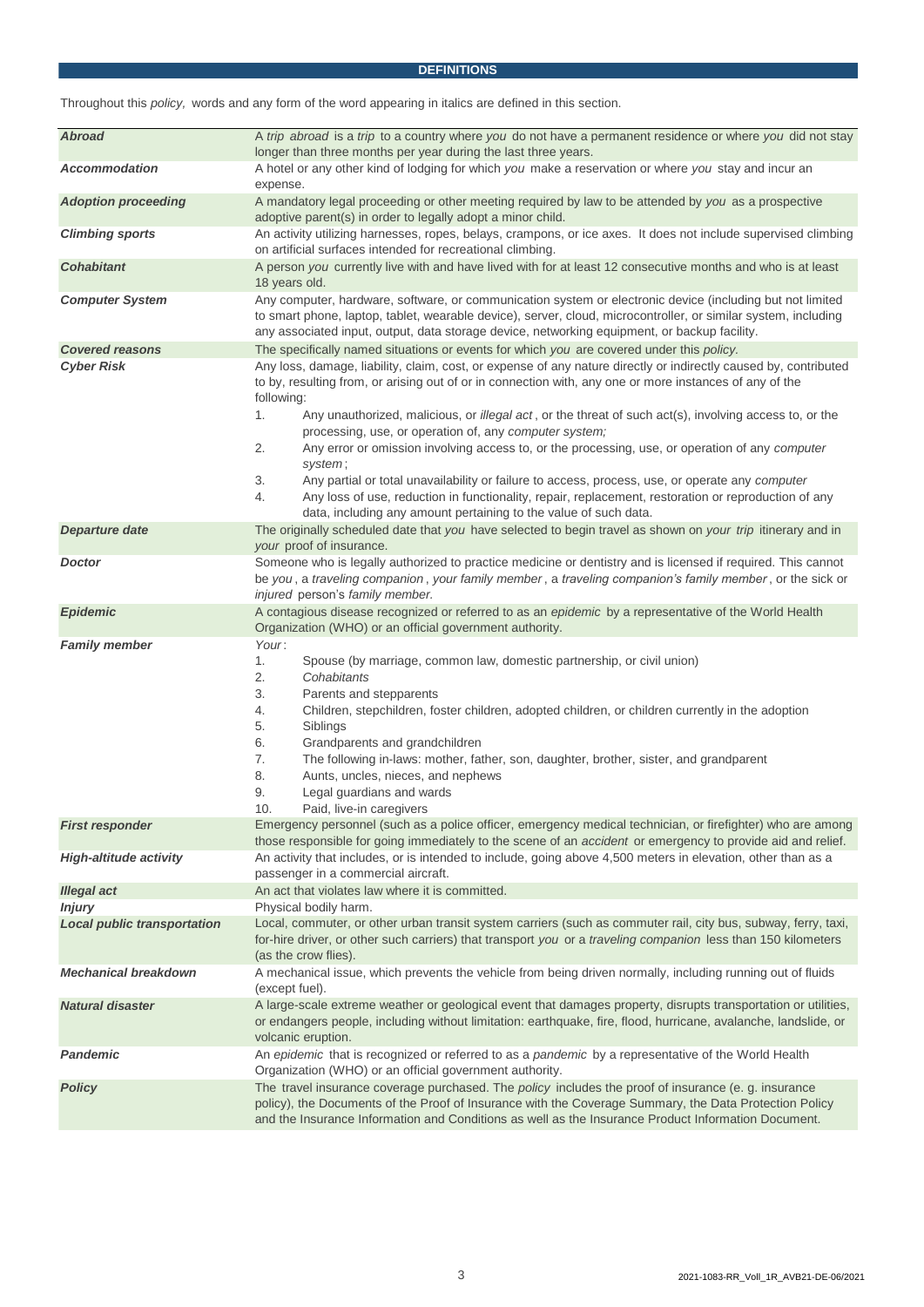| <b>Political risk</b>                 | Any kind of events, organized resistance or actions intending or implying the intention to overthrow, supplant<br>or change the existing ruler or constitutional government, including but not limited to:<br>Nationalization                                                                                                                                                                                                                                            |  |  |  |  |
|---------------------------------------|--------------------------------------------------------------------------------------------------------------------------------------------------------------------------------------------------------------------------------------------------------------------------------------------------------------------------------------------------------------------------------------------------------------------------------------------------------------------------|--|--|--|--|
|                                       | Confiscation                                                                                                                                                                                                                                                                                                                                                                                                                                                             |  |  |  |  |
|                                       | Expropriation (including Selective Discrimination and Forced Abandonment)                                                                                                                                                                                                                                                                                                                                                                                                |  |  |  |  |
|                                       | Deprivation                                                                                                                                                                                                                                                                                                                                                                                                                                                              |  |  |  |  |
|                                       | Revolution                                                                                                                                                                                                                                                                                                                                                                                                                                                               |  |  |  |  |
|                                       | Rebellion                                                                                                                                                                                                                                                                                                                                                                                                                                                                |  |  |  |  |
|                                       | Insurrection                                                                                                                                                                                                                                                                                                                                                                                                                                                             |  |  |  |  |
|                                       | Civil commotion assuming to proportion of or amounting to an uprising                                                                                                                                                                                                                                                                                                                                                                                                    |  |  |  |  |
| <b>Primary residence</b>              | Military and usurped power.<br>Your permanent, fixed home address for legal and tax purposes.                                                                                                                                                                                                                                                                                                                                                                            |  |  |  |  |
| <b>Pre-existing medical condition</b> | Pre-existing conditions are illnesses or health complaints that existed before you took out the insurance.                                                                                                                                                                                                                                                                                                                                                               |  |  |  |  |
|                                       | You knew or had to expect that treatments would be necessary. Pre-existing conditions are not insured.<br>In the Travel Cancellation and Travel Interruption Insurance, insurance coverage is only provided for<br>unexpected serious illnesses. We distinguish between physical and mental illnesses:<br>A physical illness is unexpected if it<br>1.                                                                                                                   |  |  |  |  |
|                                       | * occurs for the first time after conclusion of the insurance (travel cancellation) or after<br>commencement of the trip (travel interruption) or                                                                                                                                                                                                                                                                                                                        |  |  |  |  |
|                                       | * if an existing illness has not been treated in the last six months prior to conclusion of the insurance<br>(travel cancellation) or in the last six months prior to commencement of the trip (travel interruption).<br>The illness worsens after conclusion of the insurance (travel cancellation) or after commencement<br>of the trip (travel interruption). Regular examinations performed for monitoring or precautionary<br>purposes do not constitute treatment. |  |  |  |  |
|                                       | 2.<br>A mental illness is unexpected if it<br>* occurs for the first time after the insurance has been taken out (travel cancellation) or after the trip                                                                                                                                                                                                                                                                                                                 |  |  |  |  |
|                                       | has started (travel interruption).<br>* in the case of a chronic mental illness, we consider the episode or deterioration to be a pre-<br>existing condition if the most recent treatment took place within three years prior to conclusion of                                                                                                                                                                                                                           |  |  |  |  |
|                                       | the insurance (travel cancellation) or prior to commencement of the trip (travel interruption). Regular<br>examinations performed for monitoring or precautionary purposes do not constitute treatment.<br>3.<br>A mental illness is serious if inpatient treatment is required or if it is certified by a consultant                                                                                                                                                    |  |  |  |  |
|                                       | psychiatrist before the trip is cancelled (travel cancellation) or if outpatient psychotherapy is<br>approved by your health insurer.                                                                                                                                                                                                                                                                                                                                    |  |  |  |  |
| <b>Quarantine</b>                     | Mandatory involuntary confinement by order or other official directive of a government, public or regulatory<br>authority, or the captain of a commercial vessel on which you are booked to travel during your trip, which is<br>intended to stop the spread of a contagious disease to which you or a traveling companion has been<br>exposed.                                                                                                                          |  |  |  |  |
| <b>Refund</b>                         | Cash, credit, or a voucher for future travel that you are eligible to receive from a travel supplier, or any<br>credit, recovery, or reimbursement you are eligible to receive from your employer, another insurance<br>company, a credit card issuer, or any other entity.                                                                                                                                                                                              |  |  |  |  |
| Service dog                           | Any dog that is individually trained to do work or perform tasks for the benefit of an individual with a                                                                                                                                                                                                                                                                                                                                                                 |  |  |  |  |
|                                       | disability, including a physical, sensory, psychiatric, intellectual, or other mental disability. Examples of work<br>or tasks include, but are not limited to guiding people who are blind, alerting people who are deaf, and pulling<br>a wheelchair. The crime deterrent effects of an dog's presence and the provision of emotional support, well-<br>being, comfort, or companionship are not considered work or tasks under this definition.                       |  |  |  |  |
| Severe weather                        | Hazardous weather conditions including but not limited to windstorms, hurricanes, tornados, fog, hailstorms,<br>rainstorms, snow storms, or ice storms.                                                                                                                                                                                                                                                                                                                  |  |  |  |  |
| <b>Sporting equipment</b>             | Equipment or goods used to participate in a sport.                                                                                                                                                                                                                                                                                                                                                                                                                       |  |  |  |  |
| <b>Terrorist event</b>                | An act carried out by an organized terrorist group recognized by the government authority and applicable law<br>of your country of residence that injures people or damages property to achieve a political, ethnic, or<br>religious result. It does not include general civil protest, unrest, rioting, or acts of war.                                                                                                                                                 |  |  |  |  |
| <b>Traffic Accident</b>               | An unexpected and unintended traffic-related event, other than mechanical breakdown, that causes injury,<br>property damage, or both.                                                                                                                                                                                                                                                                                                                                    |  |  |  |  |
| <b>Travel carrier</b>                 | A company licensed to commercially transport passengers between cities for a fee by land, air, or water. It<br>does not include:<br>Rental vehicle companies<br>1.                                                                                                                                                                                                                                                                                                       |  |  |  |  |
|                                       | 2.<br>Private or non-commercial transportation carriers<br>Chartered transportation, except for group transportation chartered by your tour operator<br>3.<br>Local public transportation<br>4.                                                                                                                                                                                                                                                                          |  |  |  |  |
| <b>Travel supplier</b>                | A travel agent, tour operator, airline, cruise line, hotel, railway company, or other travel service provider.                                                                                                                                                                                                                                                                                                                                                           |  |  |  |  |
| <b>Traveling companion</b>            | A person or service dog traveling with you or traveling to accompany you on your trip. A group or tour<br>leader is not considered a traveling companion unless you are sharing the same room with the group or tour<br>leader. School teachers leading group class trips are not considered group or tour leaders.                                                                                                                                                      |  |  |  |  |
| <b>Trip</b>                           | Your travel to, within, and/or from a location away from your primary residence. It cannot include travel with<br>the intent to receive health care or medical treatment of any kind, or moving, or commuting to and from<br>work, and it cannot last longer than 999 days.                                                                                                                                                                                              |  |  |  |  |
| <b>Uninhabitable</b>                  | A natural disaster, fire, flood, burglary, storm, explosion, or vandalism has caused enough damage<br>(including extended loss of power, gas, or water) to make a reasonable person find their home or destination<br>inaccessible or unfit for use.                                                                                                                                                                                                                     |  |  |  |  |
| We, Us, or Our                        | AWP P&C S.A., Branch Office Germany.                                                                                                                                                                                                                                                                                                                                                                                                                                     |  |  |  |  |
| <b>You or Your</b>                    | All persons listed as insureds in the insurance policy or the proof of insurance.                                                                                                                                                                                                                                                                                                                                                                                        |  |  |  |  |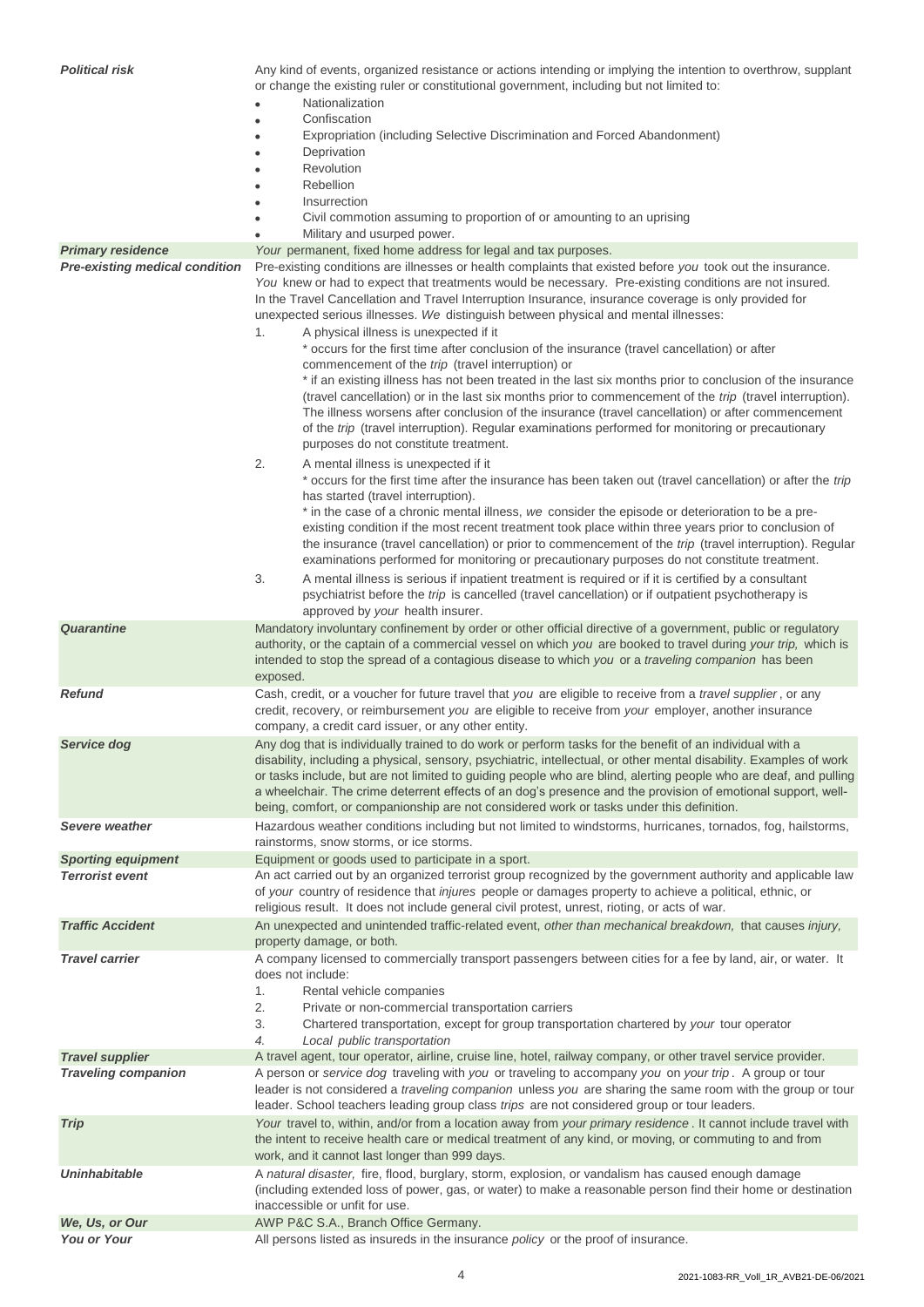#### **WHEN YOUR COVERAGE BEGINS AND ENDS**

*You* are only eligible for coverage if *we* accept your request for insurance. *Your policy's* coverage effective date and coverage end date are indicated in *your* proof of insurance. The *policy* is effective at 00:00 on the day after *we* receive the order and *you* pay the full premium. The order must be received and the full premium must be paid on or before the *departure date.*

Coverage is only provided for losses that occur while *your policy* is in effect.

Except for one-way and same-day return *trips,* the *departure date* and return date that *you* provided at time of purchase are counted as two separate days of travel when *we* calculate the duration of *your trip.*

Your policy ends on the coverage end date listed in your proof of insurance. However, there are situations where your policy may end on a different date. If *your policy* was purchased with a one-way booking, *your* coverage end date will be the scheduled return date for *your trip,* as shown on *your* travel documents (not exceeding 999 days from the *departure date* shown on *your* travel documents). Additionally, *your policy*  will end on the earliest of:

- 1. when you cancel *your trip;* or
- $\mathcal{L}$ when *you* cancel your *policy* , if *your policy* has Travel Cancellation coverage and the *policy* coverage period is longer than one month; or
- 3. when *you* end *your trip* (if *you* end *your trip* early); or
- 4. when *you* arrive at a medical facility for further care (if *you* end *your trip* due to a medical reason); or
- 5. At 23:59 on the 999th day of the *trip*

However, if *your* return travel is delayed due to a *covered reason, we* will extend *your* coverage period until the earlier of when *you* are able to return to *your* point of origin or *primary residence,* or until *you* arrive at a medical facility for further care following a medical repatriation or *trip*  interruption.

Please note that this *policy* applies for a specific *trip* and cannot be renewed.

#### **DESCRIPTION OF COVERAGES**

In this section, *we* will describe the many different types of insurance coverages, which are included in *your policy* . *We* explain each type of coverage and the specific conditions that must be met for the coverage to apply. **Please refer to the General Exclusions section of this document for exclusions applicable to all coverages under your policy and to the General Provisions section, where** *you* **can read about** *your* **duties (obligations), among other things.**

#### **A. TRAVEL CANCELLATION INSURANCE**

If *your trip* is canceled or rescheduled for a *covered reason* listed below, *we* will reimburse *you* for *your* non-refundable *trip* payments, deposits, cancellation fees, and change fees costs to rebook *your* transportation (less available *refunds* ), up to the maximum benefit for Travel Cancellation coverage listed in *your* Coverage Summary. Please note that this coverage only applies before *you* have left for *your trip* .

Also, if *you* pre-booked shared *accommodations* and *your traveling companion* cancels their *trip* due to one or more of the *covered reasons*  listed below*, we* will reimburse any additional *accommodation* fees *you* are required to pay.

**IMPORTANT (obligation):** *You* must notify all of *your travel suppliers* within 48 hours of discovering that *you* will need to cancel *your trip* (this includes being advised to cancel *your trip* by a *doctor* ) in order to keep the cancellation costs as low as possible. This also applies to illnesses or *injuries* that should have healed by the time of travel, given the usual course of healing. If *you* notify any *travel suppliers* later than that and get a smaller refund as a result, *we* will not cover the difference. If a serious illness, *injury,* or medical condition prevents *you* from being able to notify *your travel suppliers* within that 48-hour period, *you* must notify them as soon as *you* are able.

If *you* contact *our* medical service (cancellation advice) immediately when the insured event occurs, they will advise *you* . If they recommend that *you* wait and see and *you* follow this advice, there is no breach of obligation.

**The consequences of a breach of obligation can be found in the General Provisions section.**

#### *Covered reasons:*

1. *You* or a *traveling companion* becomes ill or *injured,* or develops a medical condition disabling enough to make *you* cancel *your trip*  (including being diagnosed with an *epidemic* or *pandemic* disease such as COVID-19).

#### The following condition applies:

- a. A *doctor* advises *you* or a *traveling companion* to cancel *your trip* before *you* cancel it.
- 2. A *family member* who is not traveling with *you* becomes ill or *injured,* or develops a medical condition (including being diagnosed with an *epidemic* or *pandemic* disease such as COVID-19).

#### The following condition applies:

- a. The illness, *injury,* or medical condition must be considered life threatening by a *doctor,* or require hospitalization.
- 3. *You,* a *traveling companion, family member,* or *your service dog* dies on or after *your policy's* Coverage Effective Date and before *your trip.*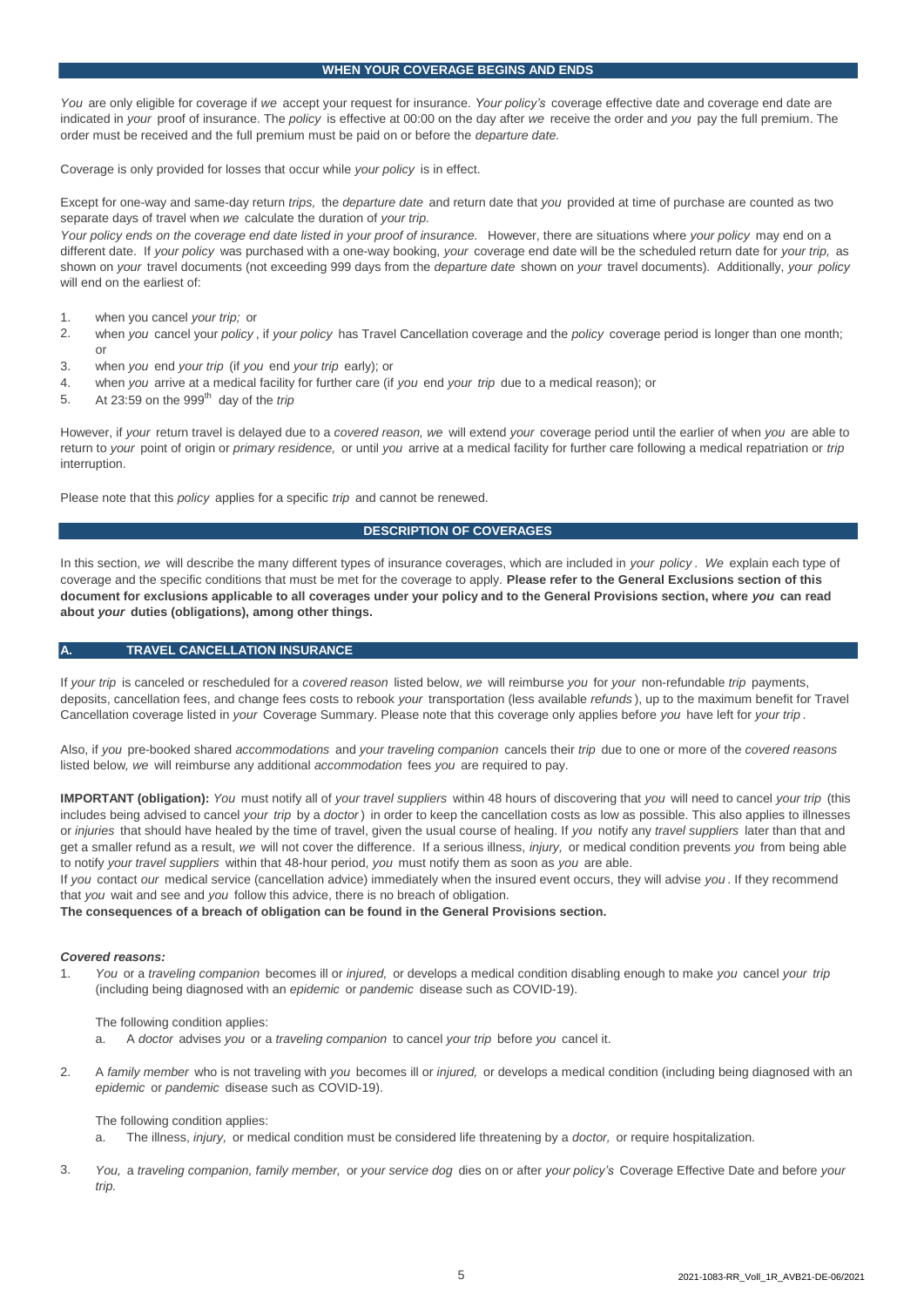- 4. *You* or a *traveling companion* is *quarantined* before *your trip* due to having been exposed to:
	- a. A contagious disease other than an *epidemic* or *pandemic* or
	- b. An *epidemic* or *pandemic* (such as COVID-19), but only when the following conditions are met:
		- i. The *quarantine* is specific to *you* or a *traveling companion,* meaning that *you* or a *traveling companion* must be specifically and individually designated by name in an order or directive to be placed in *quarantine* due to an *epidemic* or *pandemic.*
		- ii. The *quarantine* does not apply generally or broadly (a) to some segment or all of a population, geographical area, building, or vessel, or (b) based on to, from, or through where the person is traveling. This condition (ii) applies even if the *quarantine*  order or directive specifically designates *you* or a *traveling companion* by name to be *quarantined.*
- 5. *You* or a *traveling companion* is in a *traffic accident* on the *departure date.*

One of the following conditions must apply:

- a. *You* or a *traveling companion* need medical attention.
- b. *Your* or a *traveling companion's* vehicle needs to be repaired because it is not safe to operate.
- 6. *You* are legally required to attend a legal proceeding during *your trip* .

The following condition applies:

- a. The attendance is not in the course of *your* occupation (for example, if *you* are attending in *your* capacity as an attorney, court clerk, expert witness, law enforcement officer, or other such occupation, this would not be covered).
- 7. *Your primary residence* becomes *uninhabitable* .
- 8. *Your travel carrier* cannot get *you* to *your* original itinerary's destination for at least 24 consecutive hours from the originally scheduled arrival time due to one of the following reasons:
	- A. A *natural disaster*
	- B. *Severe weather*
	- C. Strike, unless threatened or announced prior to the purchase of *your policy*
	- D. Government-mandated shutdown of airline or train operations. This does not include travel alerts / bulletins or prohibitions by any government or public authority.

However, if *you* can get to *your* original destination another way, *we* will reimburse *you* for the following, up to *your policy's* Travel Cancellation Insurance maximum benefit:

- i. The necessary cost of the alternative transportation, less available *refunds* and
- ii. The cost of any lost pre-booked *accommodations* caused by *your* delayed arrival, less available *refunds*

The following conditions apply:

- a. Alternate transportation arrangements must be in a similar or lower class of service as *you* were originally booked with *your travel carrier.*
- b. Coverage for a strike does not apply when the striking workers are employed by the *travel carrier,* or an affiliate of the *travel carrier,*  from which *you* purchased *your policy* .
- 9. *You* or a *traveling companion* is terminated or laid off by a current employer after *your policy's* purchase date.

The following conditions apply:

- a. The termination or layoff is not *your* or *your traveling companion's* fault.
- b. The employment must have been permanent (not temporary or contract).
- c. The employment must have been for at least 12 continuous months.
- 10. *You* or a *traveling companion* secures permanent, paid employment subject to social security contributions, after *your policy's* purchase date, that requires presence at work during the originally scheduled *trip* dates.
- 11. *Your* or a *traveling companion's primary residence* is permanently relocated by at least 150 kilometers due to a transfer by *your* or a *traveling companion's* current employer. This coverage includes relocation due to transfer by your spouse's current employer.
- 12. *You* or a *travelling companion* serving as a *first responder* is called in for duty due to an *accident* or emergency (including a *natural disaster* ) to provide aid or relief during the originally scheduled *trip* dates.
- 13. *You* or *a traveling companion* receive a legal notice to attend an *adoption proceeding* during *your trip* .
- 14. *You,* a *traveling companion,* or a *family member* serving in the armed forces is reassigned or has personal leave status changed, except because of war or disciplinary action.
- 15. *You* or a *traveling companion* is medically unable to receive an immunization required for entry into a destination.
- 16. *Your* or *travel companion's* travel documents required for the *trip* are stolen.

The following condition applies:

- a. *You* must provide evidence of *your* efforts to obtain replacement documents that would allow you to keep the originally scheduled *trip* dates.
- 17. *You* or a *traveling companion* is refused a tourist visa by the authorities of the destination or transit country.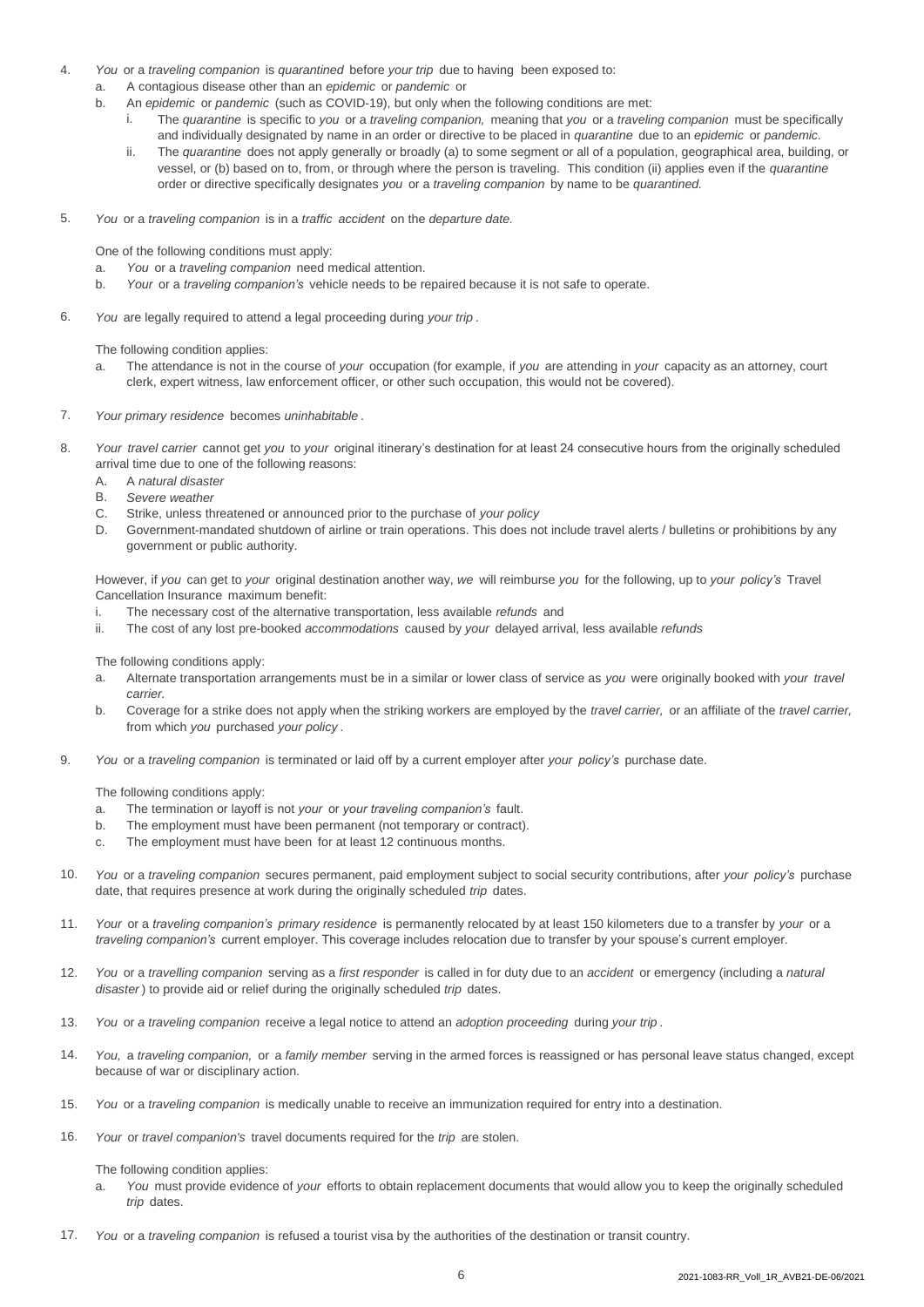- 18. *You* find out *you* are pregnant after purchasing this *policy* .
- 19. *You* need to attend the birth of a *family member's* child.
- 20. *Your* destination becomes *uninhabitable.*
- 21. Family outside *your* country of residence cannot accommodate *you* during your *trip* , as planned, because someone in their household has died, become seriously ill or *injured,* or developed a serious medical condition.
- 22. Government authorities order a mandatory evacuation at *your* destination that is in effect within 24 hours prior to *your departure date* .

The following condition applies:

- a. *Your policy* was purchased prior to public knowledge of the event leading to the mandatory evacuation.
- $23$ *You* or a *traveling companion* legally separates or divorces on or after *your policy's* Coverage Effective Date but before *your* scheduled *departure date* .

The following condition applies:

- a. *Your policy* was purchased within 14 days of the *trip* purchase date.
- 24. *Your* or a *traveling companion's* vehicle experiences a *mechanical breakdown* on the way to the departure point of *your trip.*
- 25. *Your* or a *traveling companion's* primary vehicle intended for transporting *you* or the *travelling companion* to the point of *your trip's*  departure or intended to be the primary mode of transportation during *your trip* is stolen.
- 26. *You* fail the final exam or *you* fail to advance to the next grade level at an accredited educational establishment, where *you* are a student.
- 27. *Your* tour operator or commercial event organizer cancels *your* multi-day tour or multi-day event that is the main purpose of *your trip* and was purchased prior to *your departure date* due to:
	- *a. A natural disaster*
	- *b. Severe weather*

NOTE: *We* will not reimburse *you* for the cost of the cancelled multi-day tour or multi-day event. *We* will reimburse *you* for the prebooked, non-refundable cost of *accommodations* for and transportation to and from the cancelled multi-day tour or multi-day event.

28. Y*ou or a traveling companion* become ill or *injured,* or develop a medical condition (including being diagnosed with an *epidemic* or *pandemic* disease such as COVID-19) disabling enough to prevent *you* or the *traveling companion* from participating in the activity that is the main purpose of *your trip* .

The following condition applies:

a. A *doctor* advises *you* not to participate in the activity before *your departure date.* If that isn't possible, a *doctor* must either examine or consult with *you* within 48 hours of the activity, or as soon as reasonably possible, to confirm the decision not to attend.

#### **B. TRAVEL INTERRUPTION INSURANCE**

If *you* have to interrupt *your trip* or end it early due to one or more of the *covered reasons* listed below, *we* will reimburse *you* , less available *refunds* , up to the maximum benefit for Travel Interruption Insurance listed in *your* Coverage Summary, for:

- i. The prorated portion of *your* unused non-refundable *trip* payments and deposits.
- ii. Additional *accommodation* fees *you* are required to pay, if *you* pre-booked for shared *accommodations* and *your traveling companion* has to interrupt their *trip* .
- iii. Necessary transportation expenses *you* incur to continue *your trip* or return to your *primary residence* .
	- *We* will reimburse *you* either for the new return *travel carrier* ticket to *your primary residence* or for the non-refundable portion of *your* original return ticket, but not both.
- iv. Additional *accommodation* and transportation expenses if the interruption causes *you* to stay at *your* destination (or the location of the interruption) longer than originally planned. **There is a per person maximum of 100 € per day for up to 10 days.**

**IMPORTANT (obligation):** *You* must notify all of *your travel suppliers* within 48 hours of discovering that *you* will need to interrupt *your trip*  (this includes being advised to interrupt *your trip* by a *doctor* ). If *you* notify any *travel suppliers* later than that and get a smaller *refund* as a result, *we* will not cover the difference. If a serious illness, *injury,* or medical condition prevents *you* from being able to notify *your travel suppliers* within that 48-hour period, *you* must notify them as soon as *you* are able.

**The consequences of a breach of obligation can be found in the General Provisions section.**

#### *Covered reasons:*

1. *You* or a *traveling companion* becomes ill or *injured,* or develops a medical condition disabling enough to make *you* interrupt *your trip*  (including being diagnosed with an e*pidemic* or *pandemic* disease such as COVID-19).

The following conditions apply:

- a. A *doctor* must either examine or consult with *you* or the *traveling companion* before *you* make a decision to interrupt the *trip* .
- b. *You* must not have travelled against *your* home country's government advice or against local authority advice at *your trip*  destination.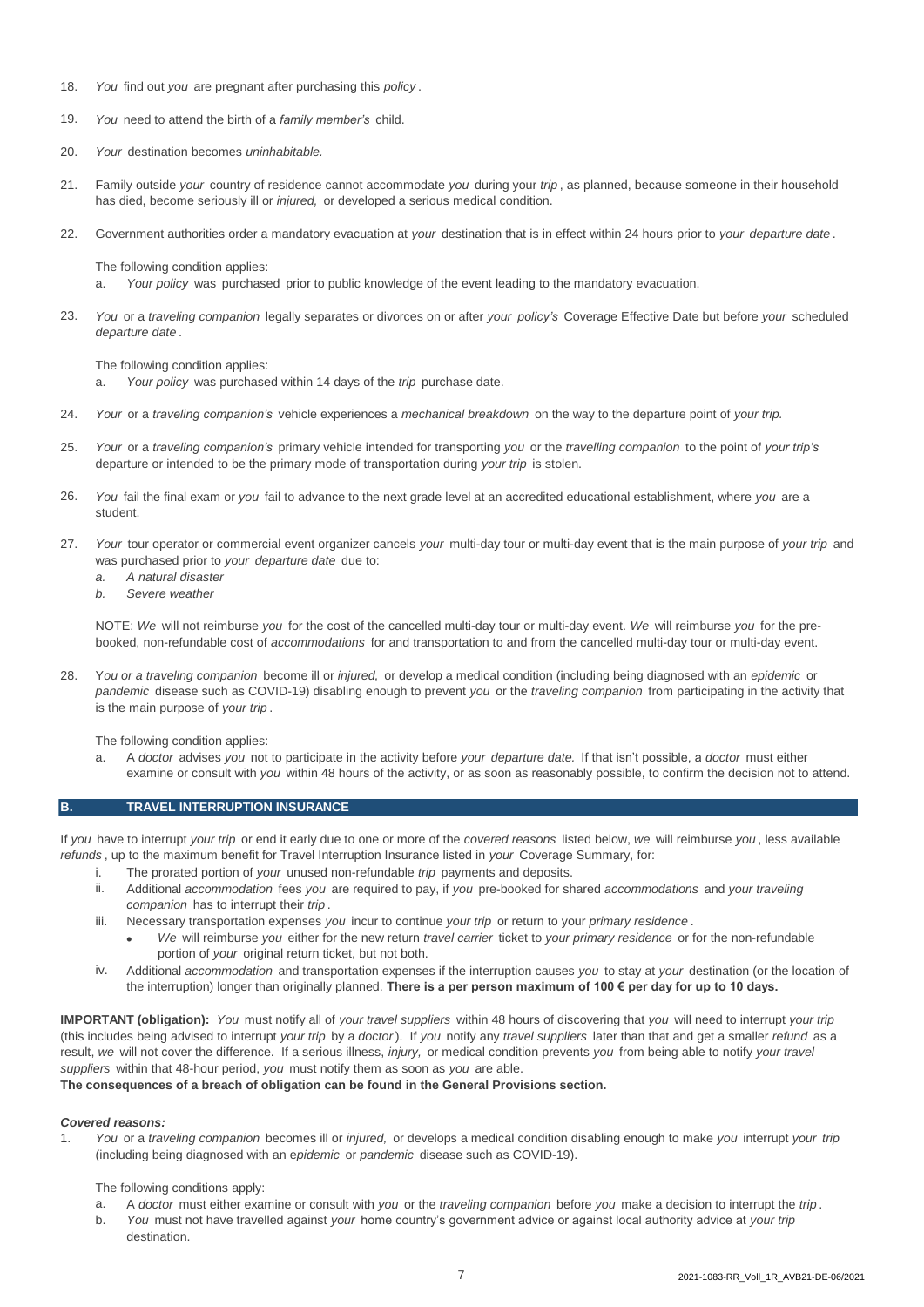2. A *family member* who is not traveling with *you* becomes ill or *injured,* or develops a medical condition (including being diagnosed with an *epidemic* or *pandemic* disease such as COVID-19).

The following condition applies:

- a. The illness, *injury,* or medical condition must be considered life threatening by a *doctor or* require hospitalization.
- 3. *You* , a *traveling companion* , *family member,* or *your service dog* dies during *your trip* .
- 4. *You* or a *traveling* companion is *quarantined* during *your trip* due to having been exposed to:
	- a. A contagious disease other than an *epidemic* or *pandemic* or
		- b. An *epidemic* or *pandemic* (such as COVID-19), but only when the following conditions are met:
			- i. The *quarantine* is specific to *you* or a *traveling companion,* meaning that *you* or a *traveling companion* must be specifically and individually designated by name in an order or directive to be placed in *quarantine* due to an *epidemic* or *pandemic.*
			- ii. The *quarantine* does not apply generally or broadly (a) to some segment or all of a population, geographical area, building, or vessel, or (b) based on to, from, or through where the person is traveling. This condition (ii) applies even if the quarantine order or directive specifically designates *you* or a *traveling companion* by name to be *quarantined.*
- 5. *You* or a *traveling companion* is in a *traffic accident.*

One of the following conditions must apply:

- a. *You* or a *traveling companion* needs medical attention or
- b. The vehicle needs to be repaired because it is not safe to operate
- 6. *You* are legally required to attend a legal proceeding during *your trip* .

The following condition applies:

- a. The attendance is not in the course of *your* occupation (for example, if *you* are attending in *your* capacity as an attorney, court clerk, expert witness, law enforcement officer or other such occupation, this would not be covered).
- 7. *Your primary residence* becomes *uninhabitable* .
- 8. *Your travel carrier* cannot get *you* to *your* original itinerary's destination for at least 24 consecutive hours from the originally scheduled arrival time due to one of the following reasons:
	- A. A *natural disaster*
	- B. *Severe weather*
	- C. Strike, unless threatened or announced prior to the purchase of *your policy*
	- D. Government-mandated shutdown of airline or train operations. This does not include travel alerts/bulletins or prohibitions by any government or public authority.

However, if *you* can get to *your* original destination another way, *we* will reimburse *you* for the following, up to *your policy's* maximum Travel Interruption Insurance maximum benefit:

- i. The necessary cost of alternate transportation, less available *refunds* and
- ii. The cost of any lost pre-booked *accommodations* caused by *your* delayed arrival, less available *refunds.*

The following conditions apply:

- a. Alternate transportation arrangements must be in a similar or lower class of service as *you* were originally booked with *your travel carrier.*
- b. Coverage for a strike does not apply when the striking workers are employed by the *travel carrier,* or an affiliate of the *travel carrier,*  from which *you* purchased *your policy.*
- 9. *You* or a *traveling companion* serving as a *first responder* is called in for duty due to an *accident* or emergency (including a *natural disaster* ) to provide aid or relief during the originally scheduled *trip* dates.
- 10. *You* or a *traveling companion* is a traveler on a hijacked aircraft, train, vehicle, or vessel.
- 11. *You,* a *traveling companion,* or a *family member* serving in the armed forces is reassigned or has personal leave status changed, except because of war or disciplinary action.
- 12. *You* miss at least 50 % of the length of *your trip* due to one of the following:
	- A. A *travel carrier* delay (this does not include a travel carrier's cancellation prior to your *departure date)*
	- B. A strike, unless threatened or announced prior to the purchase of *your policy*
	- C. A *natural disaster*
	- D. Roads are closed or impassable due to *severe weather*
	- E. Lost or stolen travel documents that are required and cannot be replaced in time for continuation of *your trip*
		- i. *You* must provide evidence of *your* efforts to obtain replacement documents.
	- F. Civil disorder.
- 13. A *travel carrier* denies *you* or a *traveling companion* boarding based on a suspicion that *you* or a *traveling companion* has a contagious medical condition (including an *epidemic* or *pandemic* disease such as COVID-19). This does not include *your* refusal or failure to comply with rules or requirements to travel or of entry to your destination.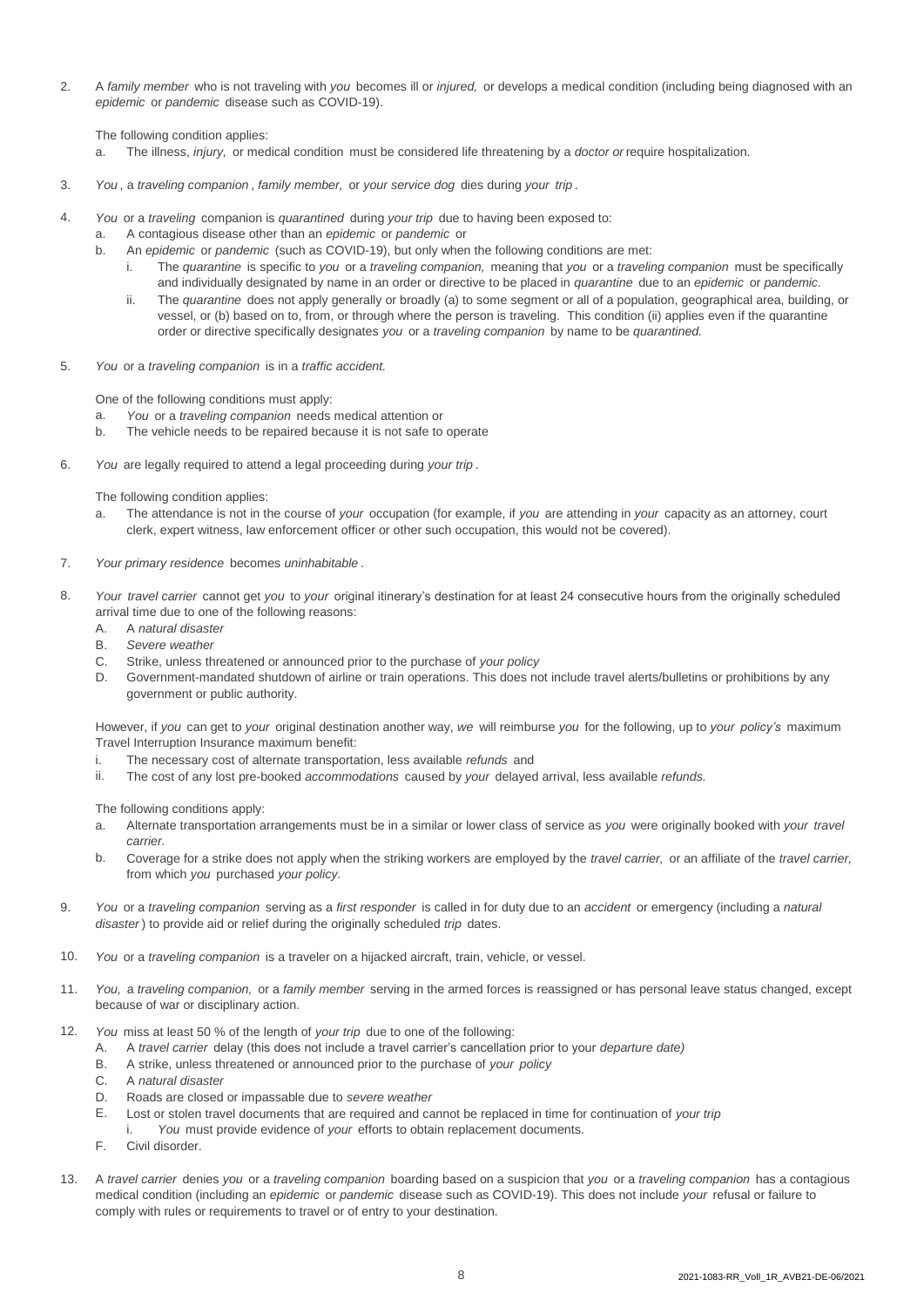- 14. *You* need to attend the birth of a *family member's* child.
- 15. *Your* destination becomes *uninhabitable.*
- 16. Family outside *your* country of residence cannot accommodate *you* during *your trip,* as planned, because someone in their household has died, become seriously ill or *injured,* or developed a serious medical condition.
- 17. Government authorities order a mandatory evacuation at *your* destination while *you* are on *your trip* .
	- The following condition applies:
	- *a. Your policy* was purchased prior to public knowledge of the event leading to the mandatory evacuation.
- 18. *Your* or a *traveling companion's* vehicle experiences a *mechanical breakdown* during *your trip,* which results in the vehicle being unable to be driven safely.
- 19. *Your* or a *traveling companion's* vehicle, which serves as a primary mode of transportation during *your trip,* is stolen.

#### **C. TRAVEL DELAY INSURANCE**

If *your* or a *traveling companion's trip* is delayed for one of the *covered reasons* listed below, *we* will reimburse *you* for the following expenses, less available *refunds,* up to the maximum benefit shown in *your* Coverage Summary for travel delay:

- i. *Your* lost pre-booked *trip* expenses and additional expenses *you* incur while and where *you* are delayed for meals, *accommodation,*  communication, and local transportation, subject to a daily (24 hours) limit listed in your Coverage Summary:
- ii. If the delay causes *you* to miss the departure of *your* cruise or tour, necessary transportation expenses to either help *you* rejoin *your*  cruise / tour or reach *your* destination.
- iii. If the delay causes *you* to miss the departure of *your* flight or train due to a *local public transportation* delay on *your* way to the departure airport or train station, necessary transportation expenses to either help *you* reach *your* destination or return home.

#### **NOTE:** *We* **will not reimburse** *you* **for any expenses that are** *your travel carrier's* **or** *travel supplier's* **responsibility.**

1. The delay must be for at least the Minimum Required Delay listed in *your* Coverage Summary and due to one of the following *covered reasons:* A *travel carrier* delay

- 2. A strike, unless threatened or announced prior to the purchase of *your policy*
- 3. *Quarantine* during *your trip* due to having been exposed to:
	- a. A contagious disease other than an *epidemic* or *pandemic*
		- An *epidemic* or *pandemic* (such as COVID-19), but only when the following conditions are met:
			- i. The *quarantine* is specific to *you* or a *traveling companion,* meaning that *you* or a *traveling companion* must be specifically and individually designated by name in an order or directive to be placed in *quarantine* due to an *epidemic* or *pandemic.*
			- ii. The *quarantine* does not apply generally or broadly (a) to some segment or all of a population, geographical area, building, or vessel, or (b) based on to, from, or through where the person is traveling. This condition (ii) applies even if the quarantine order or directive specifically designates *you* or a *traveling companion* by name to be *quarantined.*
- 4. A *natural disaster*

b.

- 5. Lost or stolen travel documents
- 6. Hijacking, unless it is a *terrorist event*
- 7. Civil disorder, unless it rises to the level of *political risk*
- 8. A *traffic accident*
- 9. A *travel carrier* denies *you* or a *traveling companion* boarding based on a suspicion that *you* or a *traveling companion* has a contagious medical condition (including an *epidemic* or *pandemic* disease such as COVID-19). This does not include *your* refusal or failure to comply with rules or requirements to travel or of entry to *your* destination.

#### **D. SPORTS & ACTIVITY INSURANCE**

#### **Missed Activity**

If *you* cannot participate in one or more of *your* pre-booked activities during *your trip* for a *covered reason* listed below, *we* will reimburse *you*  for *your* non‐refundable costs that *you* paid for the activities, less available *refunds,* up to the maximum benefit for Missed Activity coverage. Please note that this coverage only applies before the start of the activity.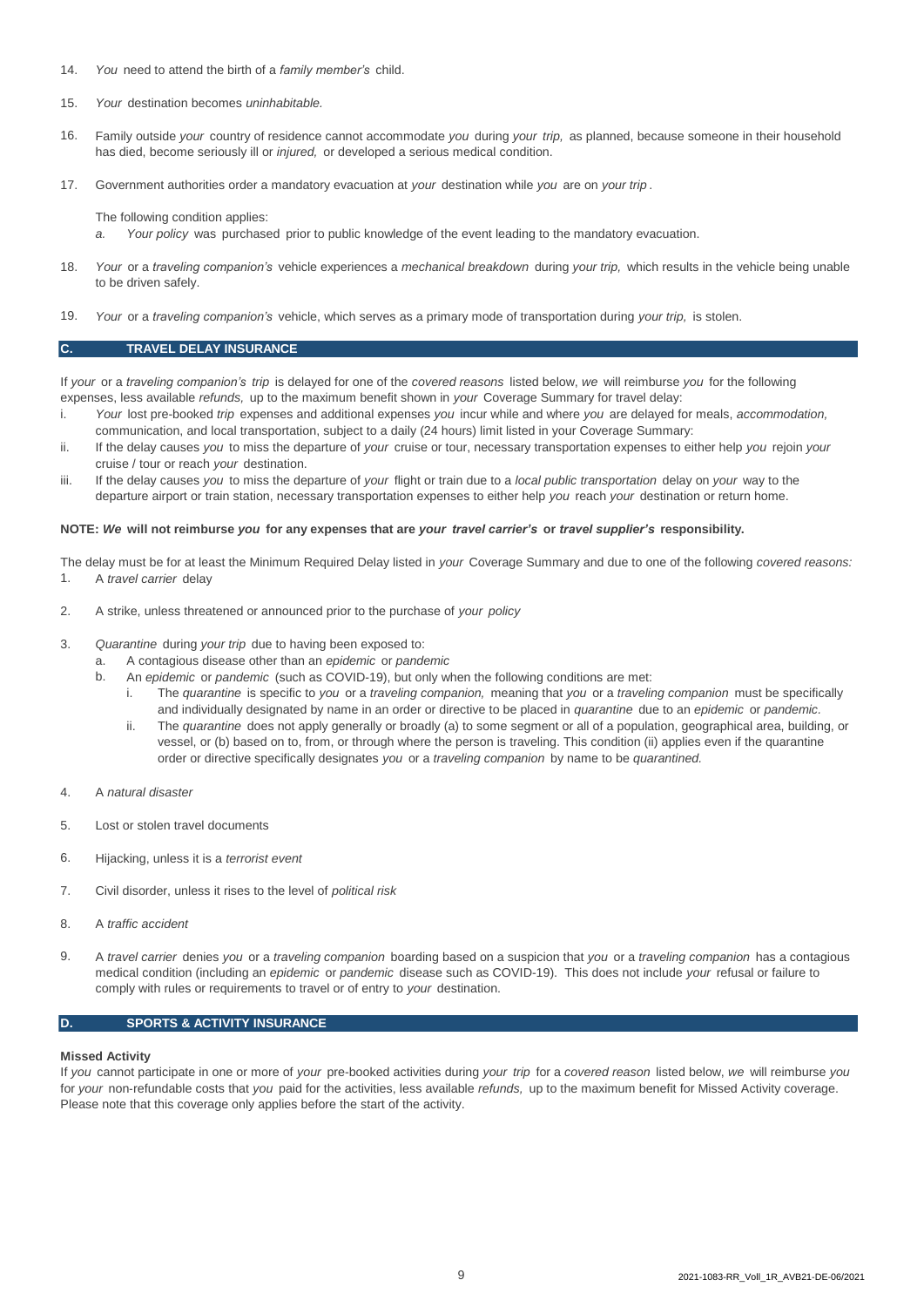# *Covered reasons:*

1. *You, a traveling companion, or a family member* who is participating in the activity becomes ill or *injured,* or develops a medical condition (including being diagnosed with an *epidemic* or *pandemic* disease such as COVID-19).

The following conditions apply:

- a. The illness, *injury,* or medical condition must be disabling enough to make a reasonable person not participate in the activity and
- b. A *doctor* advises *you,* a *traveling companion, or a family member* not to participate in the activity before the activity takes place. If that isn't possible, a *doctor* must either examine or consult with *you,* the *traveling companion,* or the *family member* within 48 hours of the activity, or as soon as reasonably possible, to confirm the decision not to attend.
- 2. *Your family member* who is not participating in the activity becomes ill or *injured,* or develops a medical condition.

The following condition applies:

- a. The illness, *injury,* or medical condition must be considered life threatening by a *doctor,* require hospitalization, or require *your*  care.
- 3. *Your* or a *traveling companion's* death.
- 4. The death of *your family member or your service dog* on or within 30 days prior to the scheduled start date of the activity.
- 5. *Your* pre-booked activity is canceled by the supplier of the activity due to *severe weather* .
- 6. *Your* ski resort closes 75 % or more of its ski lifts due to lack or excess of snow.
	- The following condition applies:

a. The closure is for at least 50 % of the normal operating hours on the calendar day *you* intend to use the lift tickets.

# *Sporting Equipment* **Insurance**

If *your sporting equipment* is lost or damaged by a *travel supplier,* or stolen, while *you* are on *your trip, we* will pay *you,* less available *refunds,* the lowest of the following, up to the maximum benefit listed for sporting equipment damage, loss, or theft in *your* Coverage Summary:

- i. Cost to repair the damaged *sporting equipment or*
- ii. Cost to replace the lost, damaged, or stolen *sporting equipment* with the same or similar item, reduced by 20 % for each full year of use since the original purchase date, up to the maximum of 70 % reduction.

If the sum insured is lower than the current value (under-insurance) when the insured event occurs, we will not reduce the indemnity (underinsurance waiver).

The following conditions (obligations) apply:

- a. *You* have taken necessary steps to keep *your sporting equipment* safe and intact and to recover it.
- b. *You* have filed and have a copy of a report giving a description of the property and its value with the appropriate local authorities, *travel carrier,* hotel, or tour operator within 24 hours of discovery of the loss.
- c. *You* must provide original receipts or another proof of purchase for the lost items. **For items without an original receipt or a proof of purchase,** *we* **will cover up to 50 % of the cost to replace the lost, damaged, or stolen item with the same or similar item.**

**The consequences of a breach of obligation can be found in the General Provisions section.**

**The following are not covered:**

- **1. Items other than** *sporting equipment*
- **2. Animals, including remains of animals**
- **3. Cars, motorcycles, motors, drones, aircraft, watercraft, and other vehicles and related accessories and equipment**
- **4. Hearing aids, prescription eyewear, and contact lenses, unless specifically designed for use in a particular sport**
- **5. Prosthetics, and orthopedic devices, unless specifically designed for use in a particular sport**
- **6. Wheelchairs and other mobility devices, unless specifically designed for use in a particular sport**
- **7. Intangible property, including software and electronic data**
- **8. Property for business or trade**
- **9. Property** *you* **do not own**
- **10.** *Sporting equipment* **while it is**
	- **a. Shipped, unless with** *your travel carrier*
	- **b. In or on a car trailer or**
	- **c. Unattended in an unlocked motor vehicle**

# *Sporting Equipment* **Rental Coverage**

If *your sporting equipment* is lost or delayed by a *travel supplier* during *your* outbound travel, or damaged or stolen while on *your trip, we* will reimburse the necessary costs for renting replacement *sporting equipment* to use during *your trip,* up to the maximum benefit listed for Sporting Equipment Rental Coverage in *your* Coverage Summary. This coverage does not include motorized equipment or vehicles.

The following condition (obligation) applies:

a. *You* have filed a report giving a description of the property with the appropriate local authorities, *travel supplier,* hotel, or tour operator within 24 hours of discovery of the loss.

**The consequences of a breach of obligation can be found in the General Provisions section.**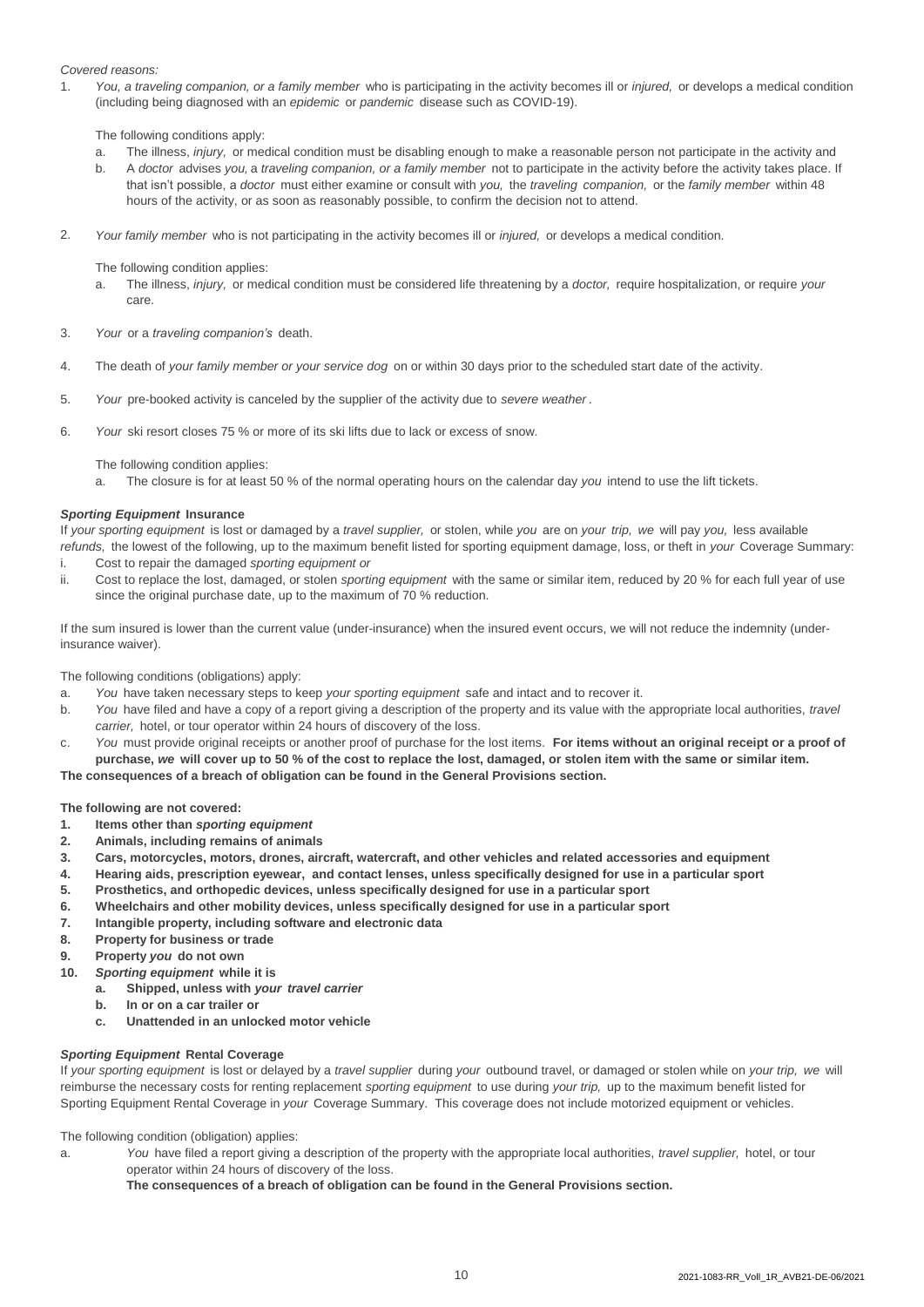#### **Search, Rescue and Recovery**

If *you* are reported missing and need to be searched for during *your trip,* or if *you* need to be rescued or recovered from a physical emergency, the following applies: *We* will pay the cost of search, rescue, and recovery activities by a professional rescue team, up to the maximum benefit listed for search, rescue and recovery coverage in *your* Coverage Summary. The maximum benefit listed for this coverage is in addition to any other search, rescue and recovery benefit that this policy provides.

#### **E. TRAVEL ASSISTANCE**

If *you* need travel services during *your trip, we* are available 24 hours a day. With *our* global reach and multi-lingual staff, *we* are here to help *you:*

#### **Information before the** *trip*

*We* inform *you* about the security situation and health risks in the respective travel country and about vaccinations required for the *trip.* 

#### **Finding a** *Doctor* **or Medical Facility**

If *you* need care from a *doctor* or medical facility while *you* are traveling, *we* can assist *you* in finding one. *We* will name suitable contact points where German or English is spoken.

## **Monitoring** *Your* **Care**

If *you* have taken out a Travel Health Insurance and are hospitalized, *our* medical staff will stay in contact with *you* and the *doctor* caring for *you. We* can also notify *your* family and *your doctor* back home of *your* illness or *injury* and update them on *your* status.

#### **Emergency Language Translation**

*We* can assist *you* with translation services in the event *you* need help in a foreign country.

#### **Lost Travel Documents Assistance**

If *your* passport or other travel documents are lost or stolen, *we* can assist *you* in getting *your* documents replaced and can help *you* change *your* travel arrangements as required.

# **Emergency Cash Assistance**

If *your* travel is delayed or interrupted and *you* need extra money to pay for unexpected expenses, *we* can assist in arranging the transfer of funds from *your* family or friends.

#### **Legal Referrals**

*We* can help *you* find local legal advice if *you* need it while *you* are traveling. *We* will inform *you* about the nearest consulate (address and telephone availability).

# **Emergency Message Delivery**

*We* can assist *you* in getting an urgent message to someone back home.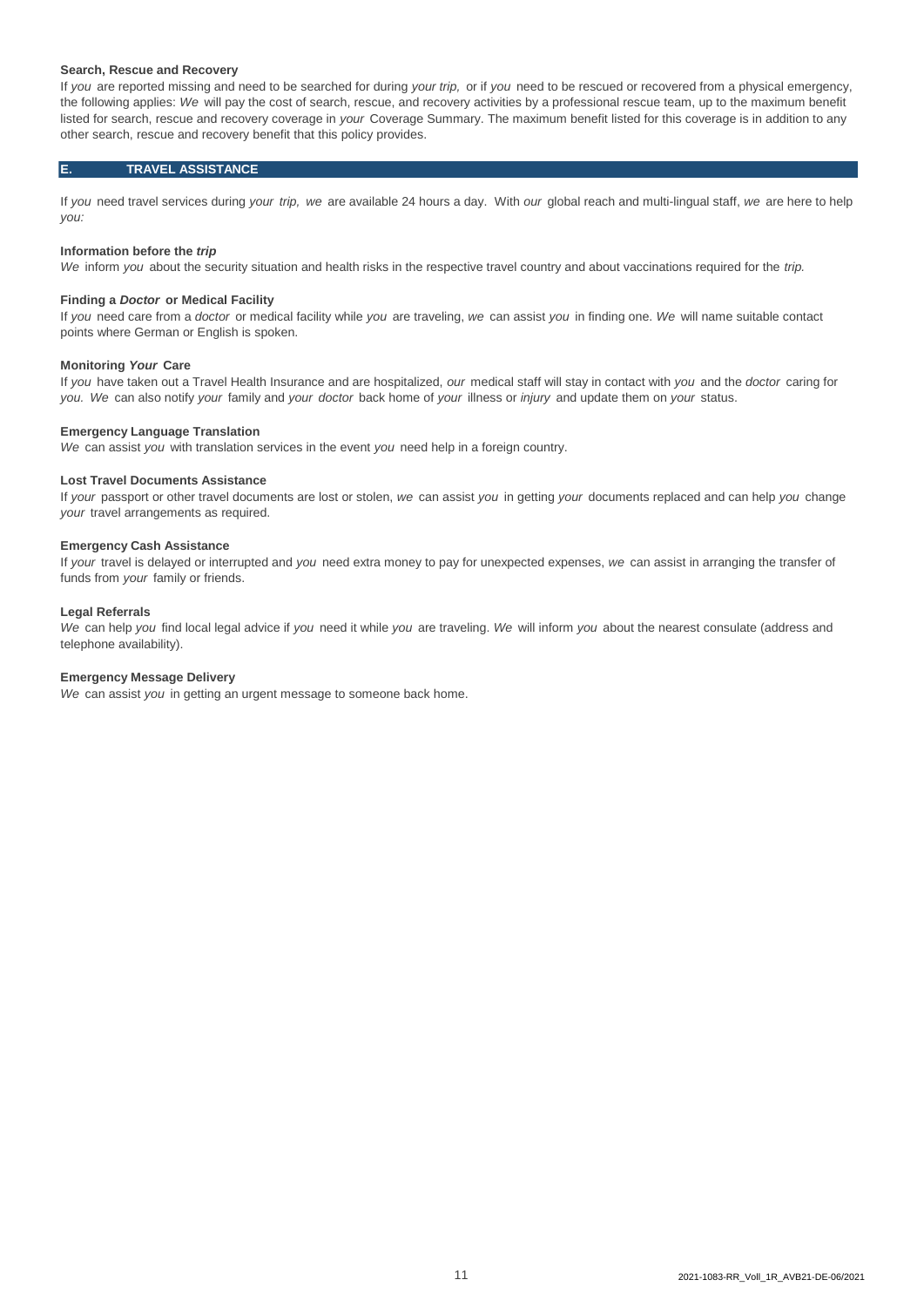**This section describes the General Exclusions applicable to all coverages under** *your policy.* **An "exclusion" is something that is not covered by this insurance** *policy,* **and therefore no payment or service would be available.** 

**This** *policy* **does not provide coverage for any loss that results directly or indirectly from any of the following general exclusions if they affect** *you* **, a** *traveling companion,* **or a** *family member:*

- **1. Any loss, condition, or event that was known, foreseeable, intended, or expected when** *your policy* **was purchased (special rules apply to** *pre-existing medical conditions* **- see the Definitions for details).**
- **2.** *Pre-existing medical conditions* **- unless specifically covered according to the Definitions.**
- **3.** *Your* **intentional self-harm or if** *you* **attempt or commit suicide.**
- **4. Normal, complication-free pregnancy or childbirth, except when normal, complication-free pregnancy or childbirth is expressly referenced in and covered under Travel Cancellation Insurance or Travel Interruption Insurance.**
- **5. Fertility treatments or elective abortion.**
- **6. Mental illness: This exclusion applies only to coverage for Travel Cancellation Insurance and Travel Interruption Insurance, unless specifically covered according to the Definitions. Under the Travel Health Insurance, insurance cover is provided with the exception of psychoanalytical and psychotherapeutic treatment and hypnosis.**
- **7. The use or abuse of alcohol or drugs, or any related physical symptoms. This does not apply to drugs prescribed by a** *doctor*  **and used as prescribed.**
- **8. Acts committed with the intent to cause loss.**
- **9. Operating or working as a crew member (including as a trainee or learner / student) aboard any aircraft or commercial vehicle or commercial watercraft.**
- **10. Participating in or training for any professional or semi-professional sporting competition.**
- **11. Participating in extreme, high-risk sports and activities in general and the following activities in particular:**
	- **a. Any** *high-altitude activity* **, BASE jumping, or free climbing**
	- **b. Rafting / kayaking above Class V rapids or canoeing above Class III rapids**
	- **c. Heli-skiing or skiing or snowboarding in an area designated unsafe by the resort management**
	- **d. Personal combat or fighting sports, Running of the Bulls, or rodeo activities**
	- **e. Racing any motorized vehicle or watercraft other than go-karts**
	- **f. Free diving at a depth greater than 10 meters or scuba diving at a depth greater than 30 meters or, for uncertified divers, diving without a certified dive master**
	- **For high-risk sports and activities that are not expressly excluded to be covered, they must be:**
	- **i. Arranged as part of** *your trip.*
	- **ii. Provided by a company that is regulated or licensed where required.**
	- **iii. Not otherwise prohibited by law.**

**IMPORTANT (obligation):** *You* **must wear all recommended safety equipment while participating in** *your* **sporting activities in order to be eligible for coverage.** 

**The consequences of a breach of obligation can be found in the General Provisions section.**

- **12. An** *illegal act* **resulting in a conviction, except when** *you,* **a** *traveling companion,* **or a** *family member* **is the victim of such act.**
- **13. An** *epidemic* **or** *pandemic,* **except when an** *epidemic* **or** *pandemic* **is expressly referenced in and covered under Travel Cancellation Insurance, or Travel Interruption Insurance, or Travel Health Insurance Incl. Return Transportation.**
- **14.** *Natural disaster,* **except as expressly covered under Travel Cancellation Insurance, or Travel Interruption Insurance, or Travel Delay Insurance.**
- **15. Air, water, or other pollution, or the threat of a pollutant release, including thermal, biological, and chemical pollution or contamination.**
- **16. Nuclear reaction, radiation, or radioactive contamination.**
- **17. War (declared or undeclared) or acts of war.**
- **18. Military duty, except as expressly covered under Travel Cancellation Insurance or Travel Interruption Insurance.**
- **19. Civil disorder or unrest, except when civil disorder or unrest is expressly referenced in and covered under Travel Interruption Insurance or Travel Delay Insurance.**
- **20.** *Terrorist events,* **except when** *terrorist events* **are expressly referenced in and covered under Travel Cancellation Insurance, or Travel Interruption Insurance, or Travel Delay Insurance. This exclusion does not apply to Emergency Medical or Emergency Transportation coverage.**
- **21.** *Political risk.*
- **22.** *Cyber risk.*
- **23. Acts, travel alerts / bulletins, or prohibitions by any government or public authority, except as expressly covered under Travel Cancellation Insurance or Travel Interruption Insurance.**
- **24. Any** *travel supplier's* **complete cessation of operations due to financial condition, with or without filing for bankruptcy.**
- **25.** *Travel supplier* **restrictions on any** *baggage,* **including medical supplies and equipment.**
- **26. Ordinary wear and tear or defective materials or workmanship.**
- **27.** *Your* **intent to receive health care or medical treatment of any kind while on** *your trip.*
- **28. Travel against the orders or advice of any government or other public authority.**

**This** *policy* **does not provide any coverage, benefit, or services for any activity that would violate any applicable law or regulation, including without limitation any economic / trade sanction or embargo.** 

**IMPORTANT:** *You* **are not eligible for reimbursement under any coverage if:**

- **1.** *Your travel carrier* **tickets do not show travel date(s).**
- **2. The travel dates in** *your* **proof of insurance do not represent** *your* **actual travel dates (does not apply to insurance purchased with a one-way booking).**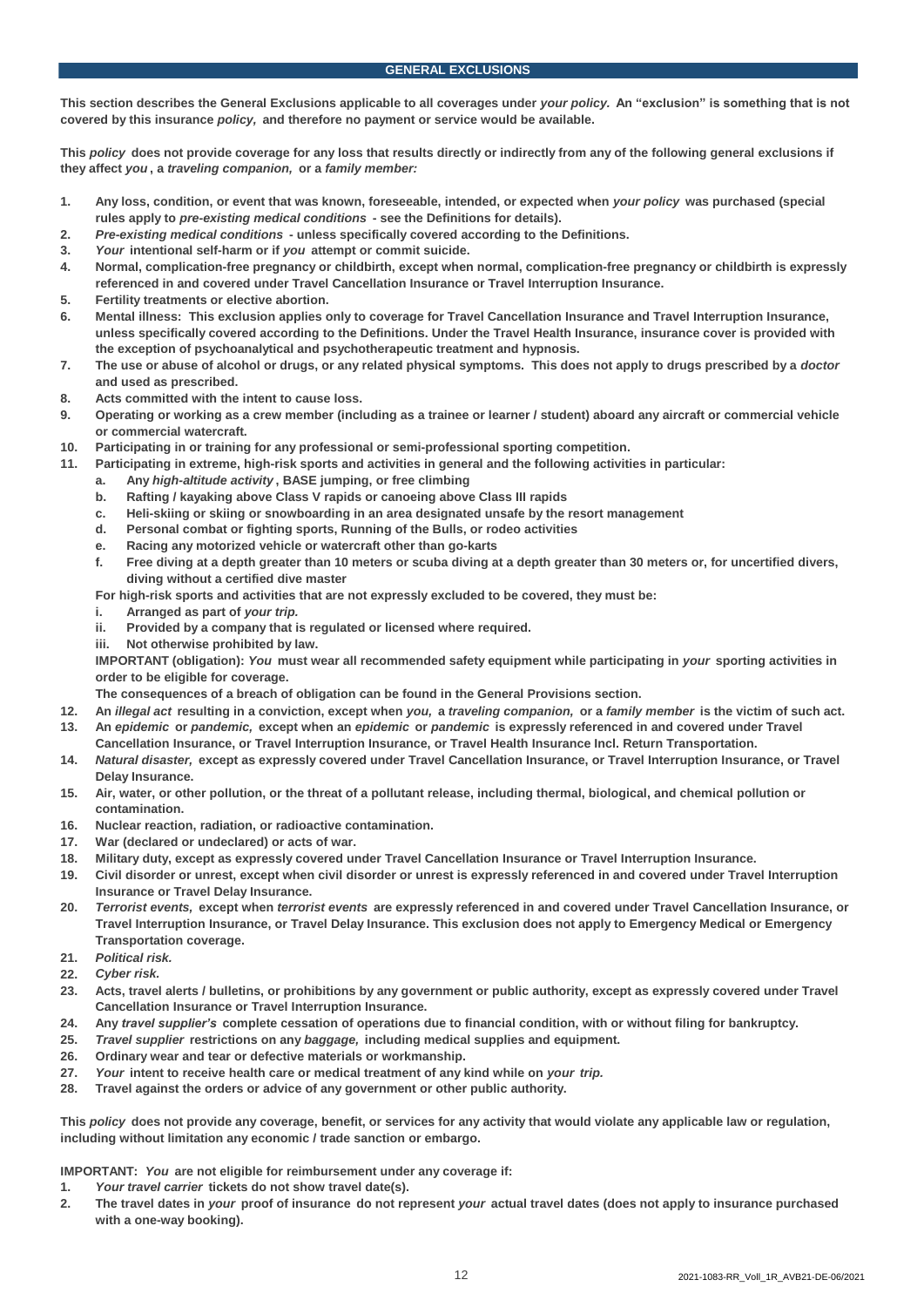# **What must** *you* **do in each event of loss or damage?**

*You* must minimise the damage or loss to the extent possible and provide evidence of the damage or loss sustained. Therefore, please retain appropriate evidence detailing the occurrence of the loss or damage (e. g. confirmation of loss or damage, medical report) and the extent of the loss, damage or *injury* (e. g. invoices, receipts). *You* can register *your* claim quickly and easily online at **www.allianz-reiseversicherung.de/versicherungsfall.**

# **What are** *your* **obligations if it is doubtful whether** *you* **will be able to begin your** *trip* **or participate in a booked activity?**

If participation in a *trip* or an activity booked in advance is unreasonable or impossible due to an insured event, the following applies: *You* must cancel the *trip* or activity without delay and inform *us.* 

**PLEASE NOTE:** If the hoped-for healing or improvement in the case of a serious illness or *accidental injury* does not occur and *you* therefore cancel the *trip* / booked activity at a later stage, the following applies: *We* will not reimburse the higher cancellation costs incurred due to the delayed cancellation. **Please always contact** *us* **- regardless of** *your doctor***'s assessment of the prospects of recovery: Contact** *our*  **medical service (cancellation advice) immediately after the onset of the illness or** *accidental injury* **.** If *you* follow *our* recommendation as to whether and when the *trip* should be cancelled, the insurance benefit will not be reduced.

In case of an insured event, *we* will reimburse *you* for the contractually owed cancellation costs less the agreed deductible and less any reimbursements *you* receive from elsewhere.

For this *we* require:

- The **booking confirmation** with details about the booked services, the travel participants and the travel price
- The **proof of insurance**
- The **invoice for cancellation costs** as well as the **proof of payment** (in case of cancellation of a vacation apartment or another object, a confirmation of the landlord that it was not possible to sublet)
- The **proof of loss**
	- In case of illness, *accidental injury,* vaccination intolerance or pregnancy, a medical certificate (with date of birth, start of illness and treatment and findings). *You* can request a form for a medical certificate from *us. We* may also require a certificate of incapacity for work.
	- In case of death a death certificate.
	- In the event of loss of employment, the letter of termination from the employer stating the reasons for termination, etc.

# **What do** *you* **have to consider if** *you* **cannot end** *your trip* **as planned or have to start with delay?**

If *you* end or interrupt *your trip* unscheduled or start it late due to an insured event, please submit the following documents for reimbursement of costs:

- The **booking confirmation** with details of the booked services, the travel participants and the travel price
- The **proof of insurance**
- **Receipts** for additional travel or return expenses and a statement from the tour operator for the unused services
- **Proof of loss**, e. g. medical certificate from the *doctor* at the place of vacation (with date of birth, start of illness and treatment and findings) or police confirmation of an *accident* or similar

### **What are** *your* **obligations if** *your baggage* **/** *sports equipment* **is damaged or stolen or arrives late?**

If *your baggage* / *sports equipment* is damaged or lost during transport or arrives late, please report this immediately to the responsible company. If *you* discover the damage later (for example when unpacking), *you* must report this in written form within seven days of acceptance.

**Important:** Most carriers issue damage confirmations that *you* must submit to *us.*

In the event of damage that *you* discover at the vacation destination, the tour guide may help *you* to obtain **written confirmation of the damage report**. In the event of **theft** or other crimes, please file a report immediately at the nearest police station. Obtain a **copy of the police report** or at least a confirmation that *you* have filed a report.

#### **What option do** *we* **offer if** *your baggage* **does not arrive on the outward journey?**

Please report this to the *travel carrier* immediately and contact *us* to provide *us* with the incident number / loss confirmation. If the Real-Time conditions are met, *we* will ensure that *you* can pay for any necessary replacement purchases directly on site. In this case *you* no longer have the right to be reimbursed afterwards for further expenses incurred to recover *your baggage* or for any necessary replacement purchases.

#### **What are** *your* **obligations if** *you* **become ill or suffer an** *injury* **or other emergency while travelling?**

In case of serious *injury* or illness, especially before hospitalization, please contact *our* medical service immediately so that appropriate treatment or repatriation of the sick can be ensured.

For reimbursement of *your* expenses incurred during the *trip,* please submit **original invoices and / or prescriptions.**

**Important:** The invoices must show the name of the person treated, the name of the illness, the dates of treatment and the individual medical services with the corresponding costs. Prescriptions must contain details of the prescribed medication, the prices and the pharmacy's stamp.

# **What option do** *we* **offer for direct on site payment of** *your* **bill if** *you* **are ill and need medical treatment?**

Before *you* seek treatment for health complaints, *you* can contact *us* . *We* will check whether, according to a preliminary assessment, the requirements for Real-Time cost coverage are met. If this is the case, *we* will ensure that *you* can pay *your* costs directly on site.

# **What are your obligations when lodging claims under the Travel Accident or Travel Liability Insurance?**

Please note down the **names and addresses of any witnesses** who observed the damage. Obtain a **copy of the police report** if the police have been called to investigate. Inform *us* and submit these documents and information with *your* claim.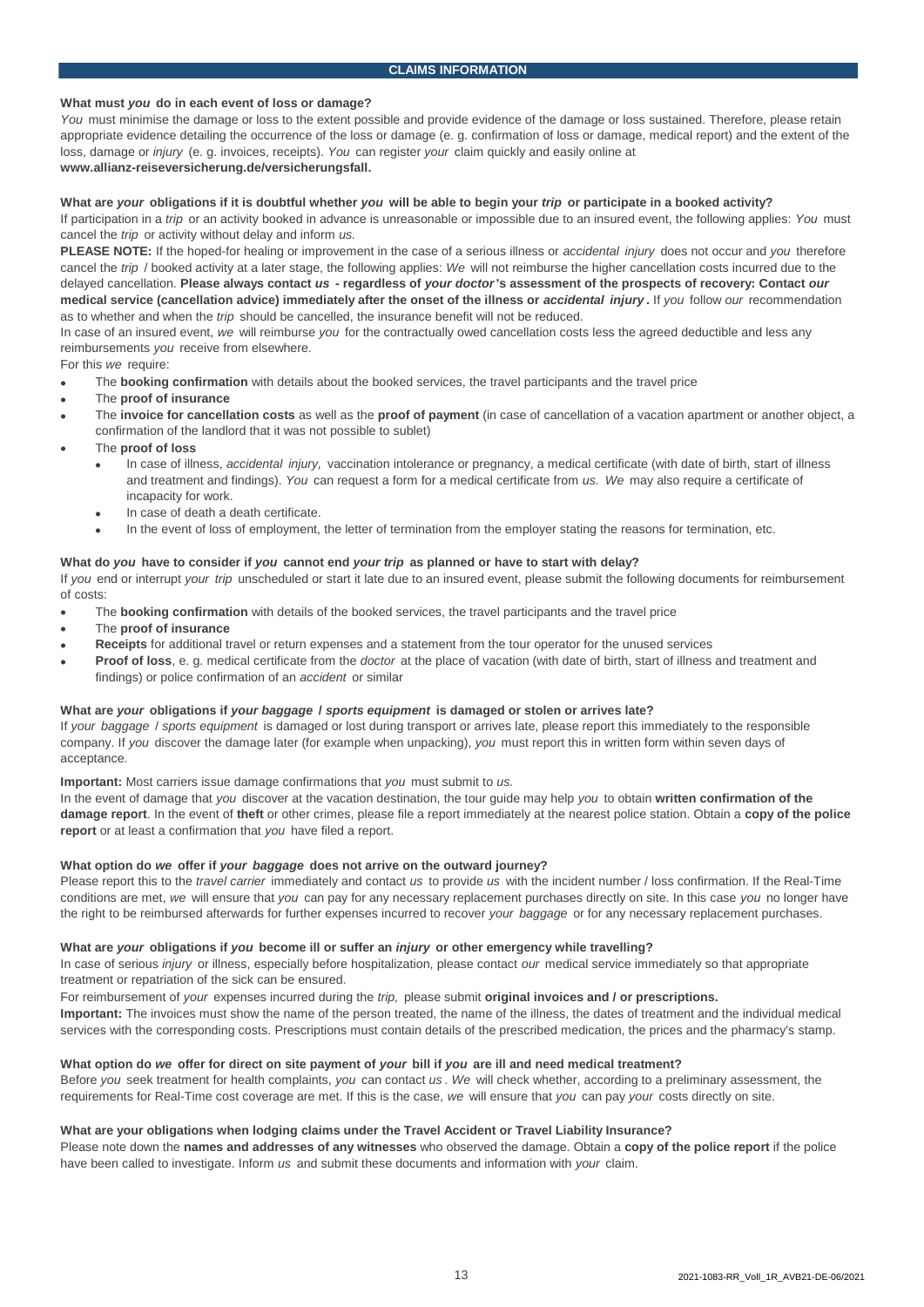# **What are your obligations when** *you* **lodge a claim under the Cruise Insurance?**

**Ask the responsible person of the shipping company to issue a confirmation**, if a port of call was missed, if the river cruise was interrupted due to high or low water, if the ship's *doctor* has advised *you* not to leave the cabin / not to participate in a shore excursion or if *you*  are denied boarding. Submit this documentation and information with *your* claim.

# **What do** *you* **have to consider when handing over the vehicle and in the event of a claim regarding the Collission Damage Waiver (CDW) for cars?**

Check the *rental car* for any pre-existing damage and make sure that it is adequately documented. Please report theft and other criminal offences as well as *accidents* on the road immediately to the rental car company and the nearest police station. Get a copy of the police report, including the police *accident* report, if applicable, or at least a confirmation that *you* have raised a claim. In case of damage, please send *us*  the following documents:

- the complete *rental car agreement* and / or booking confirmation
- The **rental car company's settlement statement** for the deductible, including evidence of the amount of the loss (cost estimate / repair bill)
- *Your* own **description of the damage** and / or the **certificate of reporting to the police**, if available
- **Records of hand-over and return**

# **What do** *you* **have to do in the event of a breakdown,** *accident* **or theft of the vehicle?**

Please notify *our* emergency service immediately. In the event of insurance, the latter will take all necessary steps and inform *you* about further steps. Please submit **original invoices** for the reimbursement of *your* expenses incurred during the *trip.*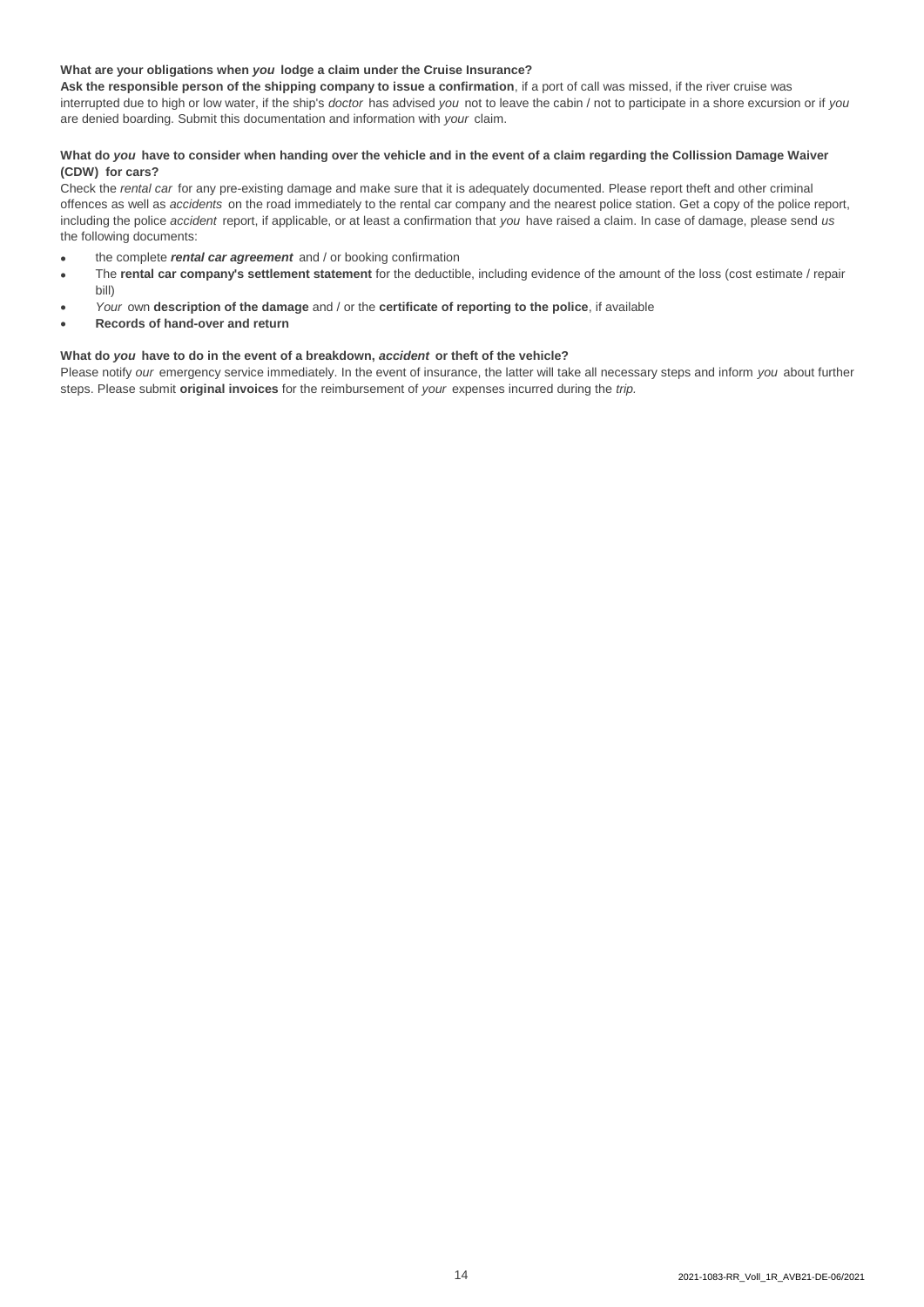*You* are the policy holder if *you* concluded the insurance contract with *us. You* are required to pay *us* the insurance premium. *You* are obliged to provide the other co-insured persons with these Terms and Conditions of Insurance and the Data Protection Policy. As policyholder *you* can be an insured person at the same time.

As an insured person, *you* benefit from the insurance cover. *You* are named in the proof of insurance, or *you* belong to the group of persons described therein.

*Your* insured travel is protected by insurance cover within the agreed area of application.

#### **When do** *you* **have to pay the insurance premium?**

The premium is due immediately after conclusion of the insurance contract and is payable upon delivery of the insurance *policy.* If the insured event occurs, *we* will only be obliged to provide indemnity if the premium has been paid, or if *you,* as the policy-holder, are not at fault for the non-payment of the premium. *You* are required to prove this to *us.* 

#### **What are** *your* **obligations in the event of a claim (general obligations)?**

*You* are required to minimise the loss or damage to the extent possible and avoid unnecessary costs.

*You* are obliged to notify *us* immediately and describe the insured event (e. g. event and extent). In doing so, *you* must truthfully provide *us*  with all information necessary to clarify the facts, and enable *us* to verify the cause and amount of the claim made. *You* must provide proof of the damage in the form of original invoices and documents.

To enable *us* to assess *our* obligation to indemnify and the scope of indemnity to be provided, *you* must also release *your* doctor from their non-disclosure obligations to the extent that is necessary. If *you* do not issue the release from the duty of confidentiality and have not enabled *us* to perform verification by other means, *we* are not obligated to provide insurance benefits.

#### **Consequences of a breach of obligation: What happens if** *you* **breach an obligation?**

If *you* intentionally breach an obligation, *we* shall be entitled to refuse the insurance benefit. If *you* breach an obligation through *your* gross negligence, *we* may reduce the indemnity to an extent commensurate to the severity of *your* fault. *You* must prove that *you* have not acted in gross negligence.

If *you* prove that the breach of duty did not affect the determination or the scope of *our* indemnity obligation, *we* will be obliged to provide *you*  insurance benefits. This does not apply if *you* have acted deceitfully.

#### **What is the limitation period for** *your* **claim to benefits under the insurance contract?**

*Your* claim to insurance benefit shall lapse after three years. The limitation period begins at the end of the year in which the claim was made and *you* had knowledge of the circumstances justifying the claim, or should have had knowledge of such circumstances without gross negligence.

#### **When will** *we* **pay the compensation?**

*We* will pay the compensation within two weeks of conclusively verifying *your* claim. The payment will always be made by bank transfer to an account held at a bank.

#### **What applies if** *you* **have claims for compensation against third parties?**

If *you* have claims against third parties as a result of the loss event, these shall be transferred to *us* . This applies up to the amount of the payment that *you* have received from *us,* provided *you* are not placed at disadvantage as a result. *Your* entitlements to benefits from other private insurance contracts shall take precedence over *our* obligation to indemnify. *We* will extend preliminary indemnity in the event that *you*  make *your* claim against *us* first.

The following condition applies:

a. If *your* claims against third parties have been transferred to *us, you* must confirm this to *us* in written form by request.

## **In what form must declarations and notifications be issued, and who is entitled to receive them?**

*You* and *we* must submit notifications and declarations of intent in text form (e. g. letter, fax, e-mail). Insurance agents are not authorized to accept notifications or declarations of intent regarding a claim.

#### **What court in Germany has jurisdiction? What law applies?**

If *you* wish to file legal actions in connection with this insurance contract, *you* may choose between the following legal venues: Munich or the place in Germany where *you* are resident at the time of filing the action.

If *we* wish to assert claims against *you* before a court of law, the courts of the place in which *you* are resident in Germany at the time of filing the action shall have jurisdiction.

This contract is governed by German law insofar as this is permissible under international law.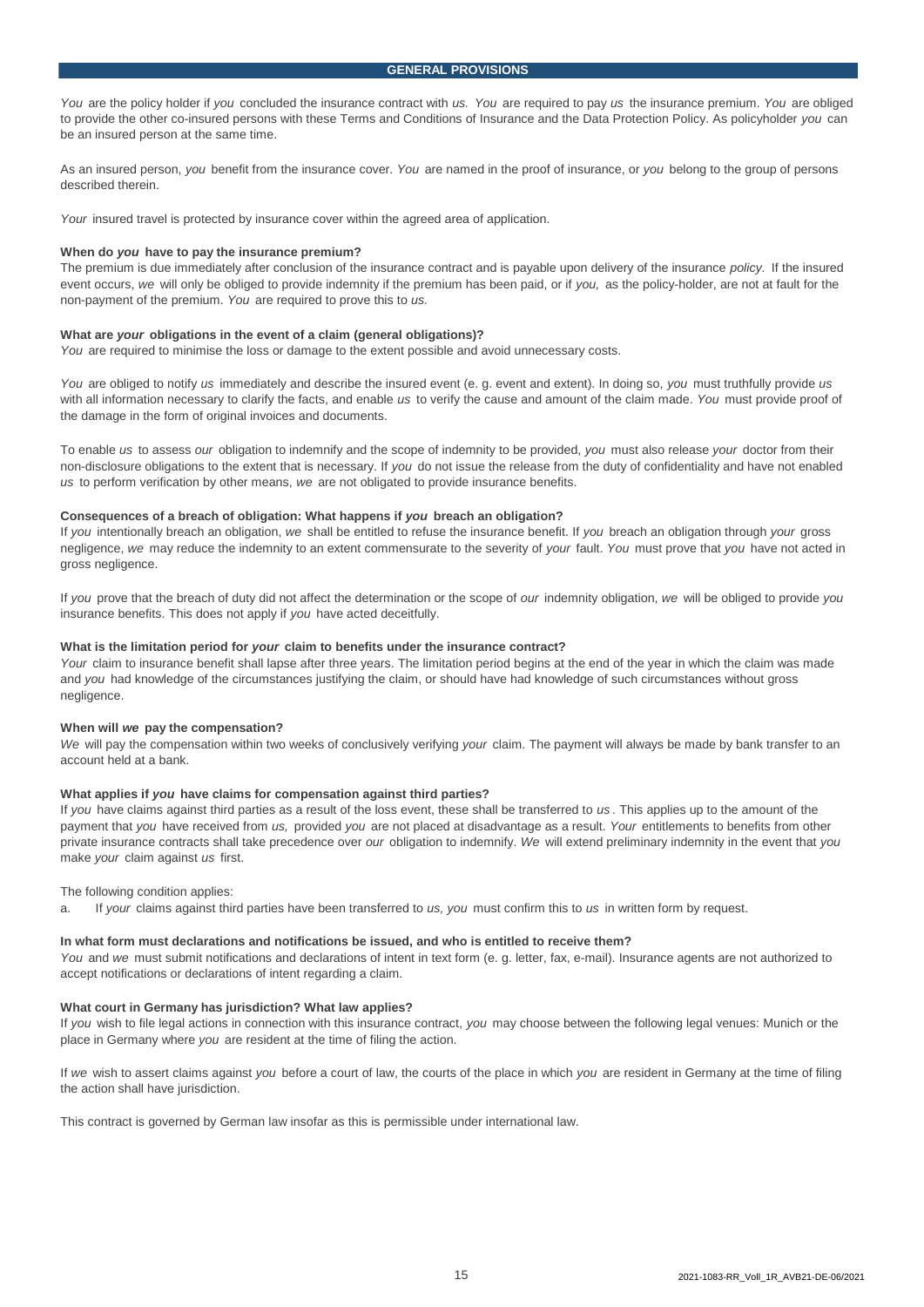

# **DOCUMENTS TO THE PROOF OF INSURANCE FOR CONTRACT NO: 5249 – PART 2**

# **Insurance tax information**

Please find the respective travel insurance tax in the table below. All amounts are in Euro. For travel insurance packages it is legally required to identify the part of the premium of the travel health insurance separatly. Travel health insurance premium is tax-exempted according to § 4 no. 5 VersStG separatly. **Travel health insurance premium is tax-exempted according to section 4 no. 5 VersStG (German Insurance Contract).**

| <b>Insurance</b><br><b>Procuct</b>                             | <b>Travel price or</b><br>travel duration | <b>Insurance</b><br>premium total | <b>Premium for the</b><br>health insurance<br>part tax exempted | part of total<br>premium that is<br>taxable | insurance tax<br>included<br>$-19%$ |
|----------------------------------------------------------------|-------------------------------------------|-----------------------------------|-----------------------------------------------------------------|---------------------------------------------|-------------------------------------|
|                                                                | 200.00<br>up to                           | 15.00                             |                                                                 | 15.00                                       | 2.39                                |
|                                                                | 400.00<br>up to                           | 27.00                             |                                                                 | 27.00                                       | 4.31                                |
|                                                                | 600.00<br>up to                           | 34.00                             |                                                                 | 34.00                                       | 5.43                                |
|                                                                | 800.00<br>up to                           | 40.00                             |                                                                 | 40.00                                       | 6.39                                |
|                                                                | 1,000.00<br>up to                         | 45.00                             |                                                                 | 45.00                                       | 7.18                                |
| <b>Cancellation Full</b><br><b>Protection with</b>             | 1,500.00<br>up to                         | 56.00                             |                                                                 | 56.00                                       | 8.94                                |
| deductible Single                                              | 2,000.00<br>up to                         | 71.00                             |                                                                 | 71.00                                       | 11.34                               |
| <b>Tarif</b>                                                   | 2,500.00<br>up to                         | 105.00                            |                                                                 | 105.00                                      | 16.76                               |
|                                                                | 3,000.00<br>up to                         | 125.00                            |                                                                 | 125.00                                      | 19.96                               |
|                                                                | 3,500.00<br>up to                         | 146.00                            |                                                                 | 146.00                                      | 23.31                               |
|                                                                | 4,000.00<br>up to                         | 167.00                            |                                                                 | 167.00                                      | 26.66                               |
|                                                                | 4,500.00<br>up to                         | 188.00                            |                                                                 | 188.00                                      | 30.02                               |
|                                                                | 5,000.00<br>up to                         | IDD                               |                                                                 |                                             |                                     |
|                                                                | 200.00<br>up to                           | 24.00                             |                                                                 | 24.00                                       | 3.83                                |
|                                                                | 400.00<br>up to                           | 32.00                             |                                                                 | 32.00                                       | 5.11                                |
|                                                                | 600.00<br>up to                           | 46.00                             |                                                                 | 46.00                                       | 7.34                                |
|                                                                | 800.00<br>up to                           | 48.00                             |                                                                 | 48.00                                       | 7.66                                |
| <b>Cancellation Full</b>                                       | 1,000.00<br>up to                         | 53.00                             |                                                                 | 53.00                                       | 8.45                                |
| <b>Protection without</b><br>deductible Single<br><b>Tarif</b> | 1,500.00<br>up to                         | 81.00                             |                                                                 | 81.00                                       | 12.93                               |
|                                                                | 2,000.00<br>up to                         | 99.00                             |                                                                 | 99.00                                       | 15.81                               |
|                                                                | 2,500.00<br>up to                         | 128.00                            |                                                                 | 128.00                                      | 20.44                               |
|                                                                | 3,000.00<br>up to                         | 158.00                            |                                                                 | 158.00                                      | 25.23                               |
|                                                                | 3,500.00<br>up to                         | 184.00                            |                                                                 | 184.00                                      | 29.38                               |
|                                                                | 4,000.00<br>up to                         | <b>IDD</b>                        |                                                                 |                                             |                                     |

Hauptbevollmächtigter: Jacob Fuest Registergericht: München HRB 4605 USt.-IdNr.: DE 129274528 VersSt.-Nr.: 802/V90802001910 www.allianz-partners.de

AWP P&C S.A. Aktiengesellschaft französischen Rechts Sitz der Gesellschaft: Saint-Ouen (Frankreich Handelsregister: R.C.S. Bobigny 519 490 080 Vorstand: Sirma Boshnakova (Vorsitzende